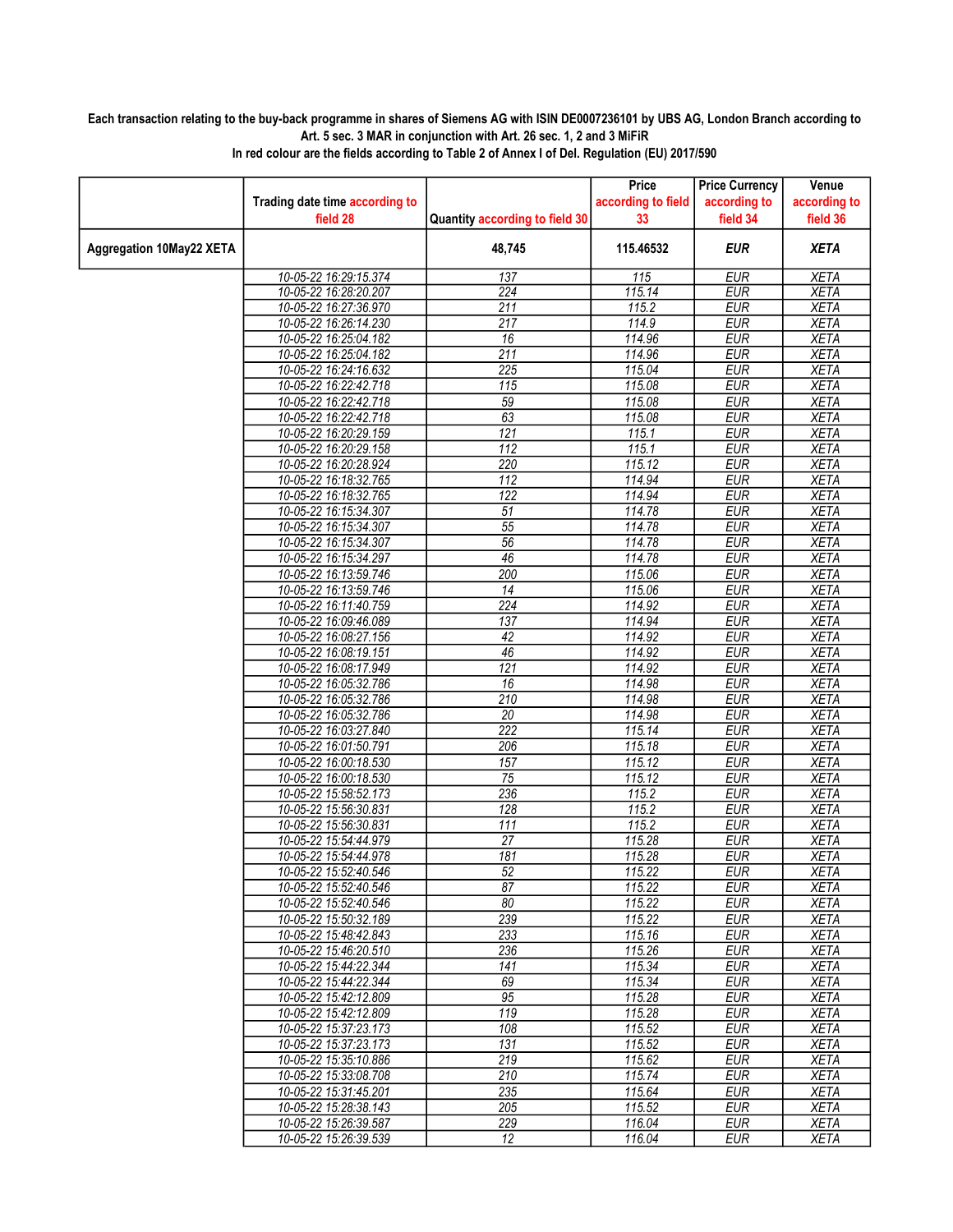| 10-05-22 15:24:16.634 | 1                | 115.96 | <b>EUR</b> | <b>XETA</b> |
|-----------------------|------------------|--------|------------|-------------|
| 10-05-22 15:24:16.634 | 207              | 115.96 | <b>EUR</b> | <b>XETA</b> |
| 10-05-22 15:23:56.629 | 88               | 115.92 | <b>EUR</b> | <b>XETA</b> |
| 10-05-22 15:23:56.629 | 27               | 115.92 | <b>EUR</b> | <b>XETA</b> |
| 10-05-22 15:23:56.627 | 151              | 115.92 | <b>EUR</b> | <b>XETA</b> |
| 10-05-22 15:22:47.737 | 55               | 116.2  | <b>EUR</b> | <b>XETA</b> |
| 10-05-22 15:22:47.737 | 166              | 116.2  | <b>EUR</b> | <b>XETA</b> |
| 10-05-22 15:20:39.532 | 186              | 116.38 | <b>EUR</b> | <b>XETA</b> |
| 10-05-22 15:20:39.532 | 48               | 116.38 | <b>EUR</b> | <b>XETA</b> |
| 10-05-22 15:18:38.677 | 219              | 116.52 | <b>EUR</b> | <b>XETA</b> |
| 10-05-22 15:16:37.368 | 209              | 116.5  | <b>EUR</b> | <b>XETA</b> |
| 10-05-22 15:14:51.871 | 201              | 116.46 | <b>EUR</b> | <b>XETA</b> |
| 10-05-22 15:12:35.512 | 204              | 116.44 | <b>EUR</b> | <b>XETA</b> |
| 10-05-22 15:10:36.994 | 215              | 116.56 | <b>EUR</b> | <b>XETA</b> |
| 10-05-22 15:08:33.247 | 235              | 116.58 | <b>EUR</b> | <b>XETA</b> |
| 10-05-22 15:06:40.246 | 131              | 116.68 | <b>EUR</b> | <b>XETA</b> |
| 10-05-22 15:06:40.246 | 49               | 116.68 | <b>EUR</b> | <b>XETA</b> |
| 10-05-22 15:06:40.166 | 39               | 116.68 | <b>EUR</b> | <b>XETA</b> |
| 10-05-22 15:04:22.790 | 237              | 116.7  | <b>EUR</b> | <b>XETA</b> |
| 10-05-22 15:01:42.728 | 246              | 116.62 | <b>EUR</b> | <b>XETA</b> |
| 10-05-22 14:59:48.407 | 225              | 116.7  | <b>EUR</b> | <b>XETA</b> |
| 10-05-22 14:57:36.852 | 123              | 116.4  | <b>EUR</b> | <b>XETA</b> |
| 10-05-22 14:57:36.852 | 81               | 116.4  | <b>EUR</b> | <b>XETA</b> |
| 10-05-22 14:55:56.053 | 203              | 116.34 | <b>EUR</b> | <b>XETA</b> |
|                       |                  |        | <b>EUR</b> |             |
| 10-05-22 14:55:56.053 | 230              | 116.34 |            | <b>XETA</b> |
| 10-05-22 14:52:47.841 | 212              | 116    | <b>EUR</b> | <b>XETA</b> |
| 10-05-22 14:50:45.909 | 219              | 115.84 | <b>EUR</b> | <b>XETA</b> |
| 10-05-22 14:49:30.192 | 197              | 115.96 | <b>EUR</b> | <b>XETA</b> |
| 10-05-22 14:49:30.192 | 15               | 115.96 | <b>EUR</b> | <b>XETA</b> |
| 10-05-22 14:47:35.615 | $\overline{202}$ | 115.98 | <b>EUR</b> | <b>XETA</b> |
| 10-05-22 14:45:00.276 | 209              | 116.16 | <b>EUR</b> | <b>XETA</b> |
| 10-05-22 14:43:09.006 | 235              | 116.36 | <b>EUR</b> | <b>XETA</b> |
| 10-05-22 14:40:53.853 | 213              | 116.24 | <b>EUR</b> | <b>XETA</b> |
| 10-05-22 14:40:13.399 | 245              | 116.48 | <b>EUR</b> | <b>XETA</b> |
| 10-05-22 14:39:04.140 | 149              | 116.5  | <b>EUR</b> | <b>XETA</b> |
| 10-05-22 14:39:04.140 | 46               | 116.5  | <b>EUR</b> | <b>XETA</b> |
| 10-05-22 14:39:04.136 | $\overline{2}$   | 116.5  | <b>EUR</b> | <b>XETA</b> |
| 10-05-22 14:37:18.398 | $\overline{20}$  | 116.58 | <b>EUR</b> | <b>XETA</b> |
| 10-05-22 14:37:16.654 | 197              | 116.58 | <b>EUR</b> | <b>XETA</b> |
| 10-05-22 14:35:23.067 | 205              | 116.76 | <b>EUR</b> | <b>XETA</b> |
| 10-05-22 14:33:42.391 | 215              | 116.66 | EUR        | <b>XETA</b> |
| 10-05-22 14:32:22.268 | 209              | 116.88 | <b>EUR</b> | <b>XETA</b> |
| 10-05-22 14:31:18.221 | 216              | 116.82 | <b>EUR</b> | <b>XETA</b> |
| 10-05-22 14:30:01.859 | 202              | 116.74 | <b>EUR</b> | <b>XETA</b> |
| 10-05-22 14:29:27.397 | 226              | 116.74 | <b>EUR</b> | XETA        |
| 10-05-22 14:25:34.140 | 214              | 116.72 | <b>EUR</b> | XETA        |
| 10-05-22 14:21:46.490 | 201              | 116.6  | <b>EUR</b> | XETA        |
| 10-05-22 14:21:46.490 | 34               | 116.6  | <b>EUR</b> | <b>XETA</b> |
| 10-05-22 14:18:33.398 | 215              | 116.52 | <b>EUR</b> | <b>XETA</b> |
| 10-05-22 14:18:33.398 | 16               | 116.52 | <b>EUR</b> | <b>XETA</b> |
| 10-05-22 14:15:39.298 | 231              | 116.7  | <b>EUR</b> | <b>XETA</b> |
| 10-05-22 14:13:49.081 | 201              | 116.74 | <b>EUR</b> | <b>XETA</b> |
| 10-05-22 14:13:49.081 | 201              | 116.74 | <b>EUR</b> | <b>XETA</b> |
| 10-05-22 14:09:02.402 | 226              | 116.7  | <b>EUR</b> | <b>XETA</b> |
| 10-05-22 14:07:32.178 | 95               | 116.76 | <b>EUR</b> | <b>XETA</b> |
| 10-05-22 14:07:32.178 | 116              | 116.76 | <b>EUR</b> | <b>XETA</b> |
| 10-05-22 14:02:37.985 | 231              | 116.66 | <b>EUR</b> | <b>XETA</b> |
| 10-05-22 14:00:18.053 | 237              | 116.7  | <b>EUR</b> | <b>XETA</b> |
| 10-05-22 13:57:08.175 | 236              | 116.62 | EUR        | <b>XETA</b> |
| 10-05-22 13:55:13.183 | 243              | 116.6  | <b>EUR</b> | <b>XETA</b> |
|                       |                  |        |            |             |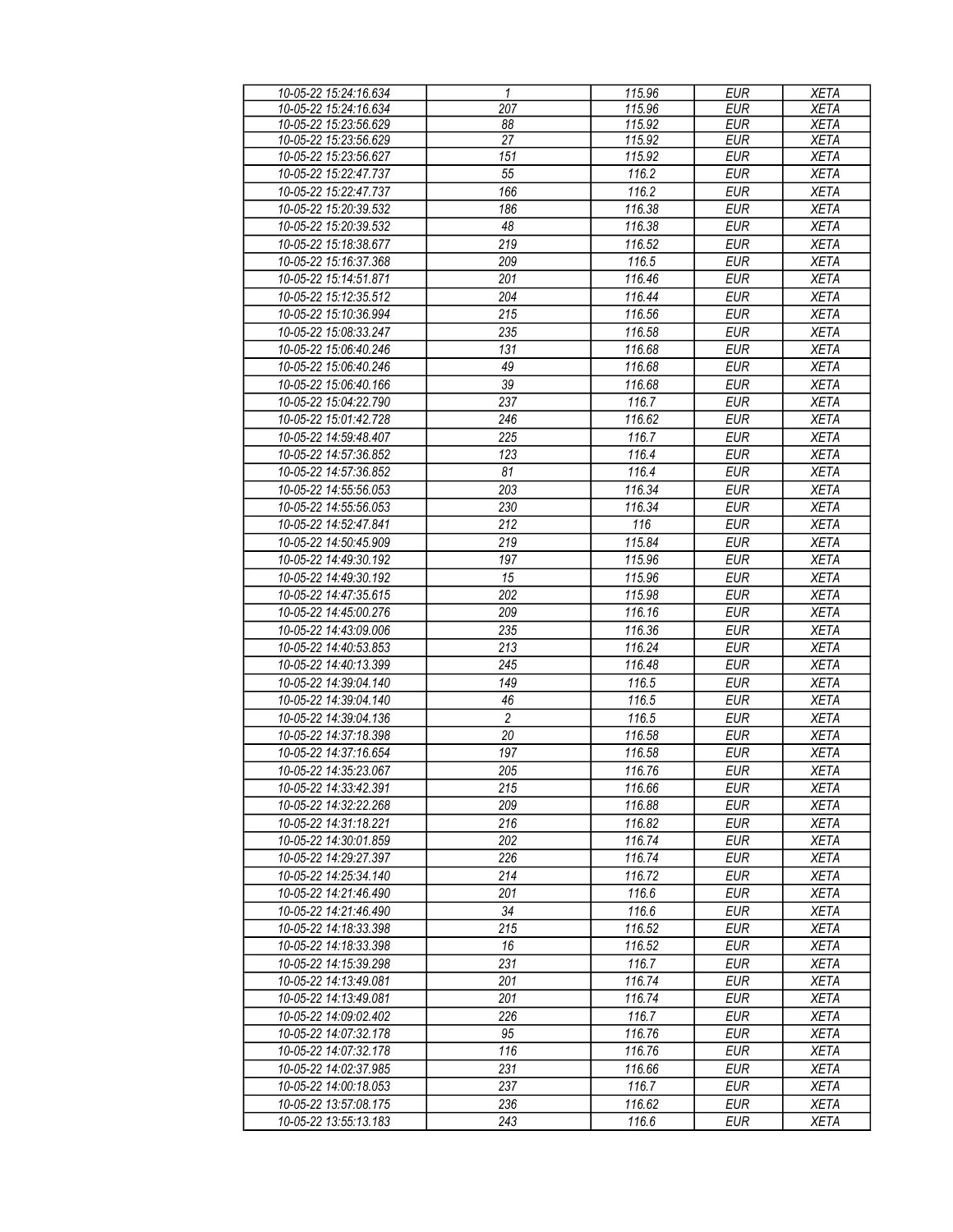| 10-05-22 13:55:13.183 | 217              | 116.6  | <b>EUR</b> | <b>XETA</b> |
|-----------------------|------------------|--------|------------|-------------|
| 10-05-22 13:49:57.104 | 204              | 116.36 | <b>EUR</b> | <b>XETA</b> |
| 10-05-22 13:49:48.930 | $\overline{15}$  | 116.36 | <b>EUR</b> | <b>XETA</b> |
| 10-05-22 13:49:47.086 | 18               | 116.36 | <b>EUR</b> | <b>XETA</b> |
| 10-05-22 13:45:56.524 | 239              | 116.34 | <b>EUR</b> | <b>XETA</b> |
| 10-05-22 13:42:59.121 | 217              | 116.38 | <b>EUR</b> | <b>XETA</b> |
|                       |                  | 116.52 | <b>EUR</b> |             |
| 10-05-22 13:40:07.419 | 203              |        |            | <b>XETA</b> |
| 10-05-22 13:40:04.454 | 70               | 116.54 | <b>EUR</b> | <b>XETA</b> |
| 10-05-22 13:35:09.158 | 147              | 116.12 | <b>EUR</b> | <b>XETA</b> |
| 10-05-22 13:35:09.158 | 66               | 116.12 | <b>EUR</b> | <b>XETA</b> |
| 10-05-22 13:35:09.154 | 33               | 116.12 | <b>EUR</b> | <b>XETA</b> |
| 10-05-22 13:34:07.556 | 88               | 116.14 | <b>EUR</b> | <b>XETA</b> |
| 10-05-22 13:34:07.556 | 145              | 116.14 | <b>EUR</b> | <b>XETA</b> |
| 10-05-22 13:32:40.485 | 241              | 116.18 | <b>EUR</b> | <b>XETA</b> |
| 10-05-22 13:32:21.533 | 15               | 116.22 | <b>EUR</b> | <b>XETA</b> |
| 10-05-22 13:30:10.198 | 212              | 116.24 | <b>EUR</b> | <b>XETA</b> |
| 10-05-22 13:26:57.761 | 92               | 116.1  | <b>EUR</b> | <b>XETA</b> |
| 10-05-22 13:26:57.296 | 126              | 116.1  | <b>EUR</b> | <b>XETA</b> |
| 10-05-22 13:23:00.465 | 236              | 116.16 | <b>EUR</b> | <b>XETA</b> |
| 10-05-22 13:20:47.706 | $\overline{112}$ | 116.08 | <b>EUR</b> | <b>XETA</b> |
| 10-05-22 13:20:14.010 | 86               | 116.08 | <b>EUR</b> | <b>XETA</b> |
| 10-05-22 13:17:42.733 | 231              | 116    | <b>EUR</b> | <b>XETA</b> |
|                       |                  |        |            |             |
| 10-05-22 13:13:43.623 | 225              | 115.82 | <b>EUR</b> | <b>XETA</b> |
| 10-05-22 13:12:45.020 | 213              | 115.82 | <b>EUR</b> | <b>XETA</b> |
| 10-05-22 13:07:43.016 | 215              | 115.52 | <b>EUR</b> | <b>XETA</b> |
| 10-05-22 13:04:55.166 | 128              | 115.6  | <b>EUR</b> | <b>XETA</b> |
| 10-05-22 13:04:55.166 | 73               | 115.6  | <b>EUR</b> | <b>XETA</b> |
| 10-05-22 13:01:59.802 | 232              | 115.52 | <b>EUR</b> | <b>XETA</b> |
| 10-05-22 12:56:42.424 | 235              | 115.44 | <b>EUR</b> | <b>XETA</b> |
| 10-05-22 12:51:49.436 | 126              | 115.42 | <b>EUR</b> | <b>XETA</b> |
| 10-05-22 12:51:49.436 | 76               | 115.42 | <b>EUR</b> | <b>XETA</b> |
| 10-05-22 12:51:37.604 | 112              | 115.44 | <b>EUR</b> | <b>XETA</b> |
| 10-05-22 12:51:37.604 | 103              | 115.44 | <b>EUR</b> | <b>XETA</b> |
| 10-05-22 12:48:15.458 | 223              | 115.38 | <b>EUR</b> | <b>XETA</b> |
| 10-05-22 12:43:11.687 | 44               | 115.44 | <b>EUR</b> | <b>XETA</b> |
| 10-05-22 12:43:11.687 | 154              | 115.44 | <b>EUR</b> | <b>XETA</b> |
| 10-05-22 12:43:11.687 | 47               | 115.44 | <b>EUR</b> | <b>XETA</b> |
| 10-05-22 12:36:41.913 | 175              | 115.66 | <b>EUR</b> | <b>XETA</b> |
| 10-05-22 12:36:41.913 | 42               | 115.66 | <b>EUR</b> | <b>XETA</b> |
| 10-05-22 12:34:50 215 | 146              | 115.6  | <b>EUR</b> | <b>XETA</b> |
| 10-05-22 12:34:50.214 | 69               |        |            |             |
|                       |                  | 115.6  | EUR        | XETA        |
| 10-05-22 12:30:12.747 | 207              | 115.24 | <b>EUR</b> | <b>XETA</b> |
| 10-05-22 12:30:12.747 | 199              | 115.24 | <b>EUR</b> | <b>XETA</b> |
| 10-05-22 12:25:04.932 | 225              | 115.24 | <b>EUR</b> | <b>XETA</b> |
| 10-05-22 12:21:02.328 | 209              | 115.36 | <b>EUR</b> | <b>XETA</b> |
| 10-05-22 12:16:21.496 | 221              | 115.42 | <b>EUR</b> | <b>XETA</b> |
| 10-05-22 12:12:25.285 | 207              | 115.46 | <b>EUR</b> | <b>XETA</b> |
| 10-05-22 12:08:01.716 | 207              | 115.48 | <b>EUR</b> | <b>XETA</b> |
| 10-05-22 12:04:41.436 | 70               | 115.68 | <b>EUR</b> | <b>XETA</b> |
| 10-05-22 12:04:41.394 | 208              | 115.7  | <b>EUR</b> | <b>XETA</b> |
| 10-05-22 12:04:02.922 | 147              | 115.68 | <b>EUR</b> | <b>XETA</b> |
| 10-05-22 12:02:01.224 | 237              | 115.82 | <b>EUR</b> | <b>XETA</b> |
| 10-05-22 11:58:42.323 | 202              | 115.74 | <b>EUR</b> | <b>XETA</b> |
| 10-05-22 11:54:04.868 | 239              | 115.72 | EUR        | <b>XETA</b> |
| 10-05-22 11:50:06.431 | 212              | 115.72 | <b>EUR</b> | <b>XETA</b> |
| 10-05-22 11:49:03.643 | $35\,$           | 115.7  | <b>EUR</b> | <b>XETA</b> |
| 10-05-22 11:49:03.637 | 202              | 115.7  | <b>EUR</b> | <b>XETA</b> |
|                       |                  |        |            |             |
| 10-05-22 11:45:01.215 | 160              | 115.78 | EUR        | XETA        |
| 10-05-22 11:45:01.215 | 64               | 115.78 | <b>EUR</b> | XETA        |
| 10-05-22 11:40:32.018 | 233              | 115.82 | EUR        | <b>XETA</b> |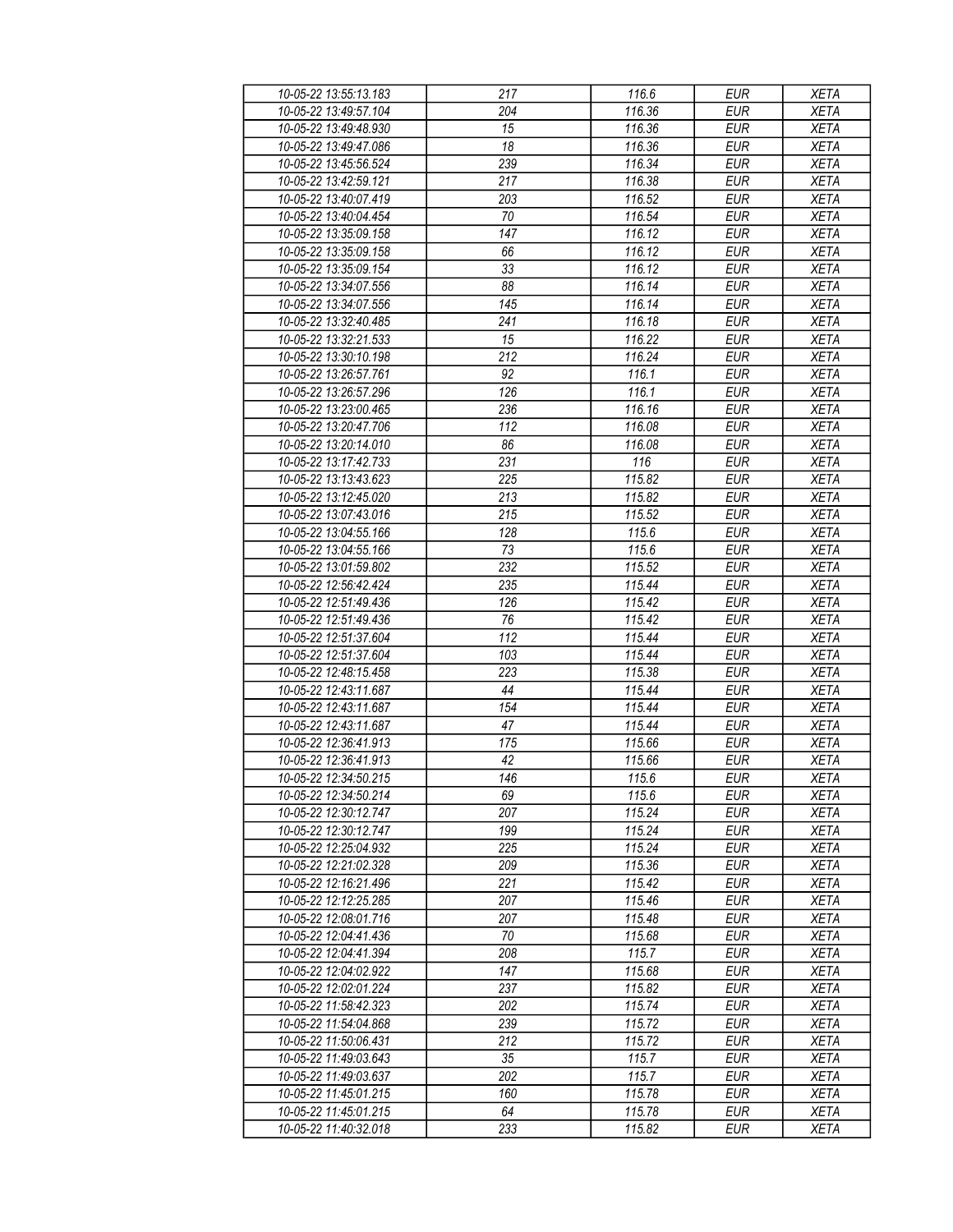| 10-05-22 11:37:04.447 | 246              | 115.92 | <b>EUR</b> | <b>XETA</b>                |
|-----------------------|------------------|--------|------------|----------------------------|
| 10-05-22 11:33:00.750 | 228              | 115.88 | <b>EUR</b> | <b>XETA</b>                |
| 10-05-22 11:29:22.930 | 200              | 115.94 | <b>EUR</b> | <b>XETA</b>                |
| 10-05-22 11:29:22.930 | 213              | 115.94 | <b>EUR</b> | <b>XETA</b>                |
| 10-05-22 11:25:39.904 | 166              | 115.66 | <b>EUR</b> | <b>XETA</b>                |
| 10-05-22 11:25:39.904 | 78               | 115.66 | <b>EUR</b> | <b>XETA</b>                |
|                       |                  | 115.5  | <b>EUR</b> |                            |
| 10-05-22 11:22:59.239 | 156              |        |            | <b>XETA</b>                |
| 10-05-22 11:22:59.239 | 87               | 115.5  | <b>EUR</b> | <b>XETA</b>                |
| 10-05-22 11:18:12.615 | 179              | 115.04 | <b>EUR</b> | <b>XETA</b>                |
| 10-05-22 11:18:12.615 | 55               | 115.04 | <b>EUR</b> | <b>XETA</b>                |
| 10-05-22 11:14:46.979 | 194              | 115.26 | <b>EUR</b> | <b>XETA</b>                |
| 10-05-22 11:14:41.691 | 17               | 115.26 | <b>EUR</b> | <b>XETA</b>                |
| 10-05-22 11:09:53.036 | 149              | 115.34 | <b>EUR</b> | <b>XETA</b>                |
| 10-05-22 11:09:53.036 | 84               | 115.34 | <b>EUR</b> | <b>XETA</b>                |
| 10-05-22 11:07:31.741 | 51               | 115.32 | <b>EUR</b> | <b>XETA</b>                |
| 10-05-22 11:07:31.741 | 158              | 115.32 | <b>EUR</b> | <b>XETA</b>                |
| 10-05-22 11:07:31.741 | 217              | 115.32 | <b>EUR</b> | <b>XETA</b>                |
| 10-05-22 11:03:11.130 | 197              | 115.08 | <b>EUR</b> | <b>XETA</b>                |
| 10-05-22 10:59:57.145 | 9                | 115.24 | <b>EUR</b> | <b>XETA</b>                |
| 10-05-22 10:59:56.985 | $\overline{224}$ | 115.24 | <b>EUR</b> | <b>XETA</b>                |
| 10-05-22 10:56:40.148 | 201              | 115.14 | <b>EUR</b> | <b>XETA</b>                |
| 10-05-22 10:54:54.544 | 71               | 115.32 | <b>EUR</b> | <b>XETA</b>                |
| 10-05-22 10:54:54.544 | 153              | 115.32 | <b>EUR</b> | <b>XETA</b>                |
| 10-05-22 10:52:44.968 | 125              | 115.56 | <b>EUR</b> | <b>XETA</b>                |
|                       |                  |        |            |                            |
| 10-05-22 10:52:44.968 | 85               | 115.56 | <b>EUR</b> | <b>XETA</b>                |
| 10-05-22 10:51:11.854 | 226              | 115.64 | <b>EUR</b> | <b>XETA</b>                |
| 10-05-22 10:51:11.854 | 221              | 115.64 | <b>EUR</b> | <b>XETA</b>                |
| 10-05-22 10:48:02.900 | 165              | 115.56 | <b>EUR</b> | <b>XETA</b>                |
| 10-05-22 10:48:02.900 | 66               | 115.56 | <b>EUR</b> | <b>XETA</b>                |
| 10-05-22 10:45:14.457 | 237              | 115.84 | <b>EUR</b> | <b>XETA</b>                |
| 10-05-22 10:42:54.844 | 225              | 116.02 | <b>EUR</b> | <b>XETA</b>                |
| 10-05-22 10:39:31.380 | 218              | 115.96 | <b>EUR</b> | <b>XETA</b>                |
| 10-05-22 10:38:06.410 | 70               | 115.94 | <b>EUR</b> | <b>XETA</b>                |
| 10-05-22 10:38:06.410 | 140              | 115.94 | <b>EUR</b> | <b>XETA</b>                |
| 10-05-22 10:36:28.066 | 170              | 115.86 | <b>EUR</b> | <b>XETA</b>                |
| 10-05-22 10:36:28.066 | 49               | 115.86 | <b>EUR</b> | <b>XETA</b>                |
| 10-05-22 10:33:32.878 | 231              | 115.82 | <b>EUR</b> | <b>XETA</b>                |
| 10-05-22 10:33:32.878 | 200              | 115.82 | <b>EUR</b> | <b>XETA</b>                |
| 10-05-22 10:31:16.180 | 197              | 115.64 | <b>EUR</b> | <b>XETA</b>                |
| 10-05-22 10:31:16 180 | 23               | 115.64 | <b>EUR</b> | <b>XETA</b>                |
| 10-05-22 10:26:38.959 | 231              | 115.56 | EUR        | XETA                       |
| 10-05-22 10:24:23.195 | 204              | 115.58 | <b>EUR</b> |                            |
|                       | 100              | 115.4  | <b>EUR</b> | <b>XETA</b>                |
| 10-05-22 10:21:32.716 | 78               | 115.4  |            | <b>XETA</b><br><b>XETA</b> |
| 10-05-22 10:21:32.716 |                  |        | <b>EUR</b> |                            |
| 10-05-22 10:21:32.394 | 61               | 115.4  | <b>EUR</b> | <b>XETA</b>                |
| 10-05-22 10:18:31.029 | 238              | 115.5  | <b>EUR</b> | <b>XETA</b>                |
| 10-05-22 10:17:33.873 | 218              | 115.58 | <b>EUR</b> | <b>XETA</b>                |
| 10-05-22 10:15:28.207 | 216              | 115.4  | <b>EUR</b> | <b>XETA</b>                |
| 10-05-22 10:15:28.207 | 199              | 115.4  | <b>EUR</b> | <b>XETA</b>                |
| 10-05-22 10:11:22.041 | 77               | 115.2  | EUR        | <b>XETA</b>                |
| 10-05-22 10:11:22.041 | 51               | 115.2  | <b>EUR</b> | <b>XETA</b>                |
| 10-05-22 10:11:22.037 | 34               | 115.2  | <b>EUR</b> | <b>XETA</b>                |
| 10-05-22 10:11:22.037 | 69               | 115.2  | <b>EUR</b> | <b>XETA</b>                |
| 10-05-22 10:08:21.064 | 58               | 115.24 | <b>EUR</b> | <b>XETA</b>                |
| 10-05-22 10:08:21.064 | 140              | 115.24 | <b>EUR</b> | <b>XETA</b>                |
| 10-05-22 10:04:20.683 | 105              | 115.1  | <b>EUR</b> | <b>XETA</b>                |
| 10-05-22 10:04:20.683 | 96               | 115.1  | <b>EUR</b> | <b>XETA</b>                |
| 10-05-22 10:01:54.526 | 74               | 115.26 | EUR        | XETA                       |
| 10-05-22 10:01:54.526 | 169              | 115.26 |            |                            |
|                       |                  |        | EUR        | XETA                       |
| 10-05-22 09:59:00.012 | 15               | 115.4  | EUR        | <b>XETA</b>                |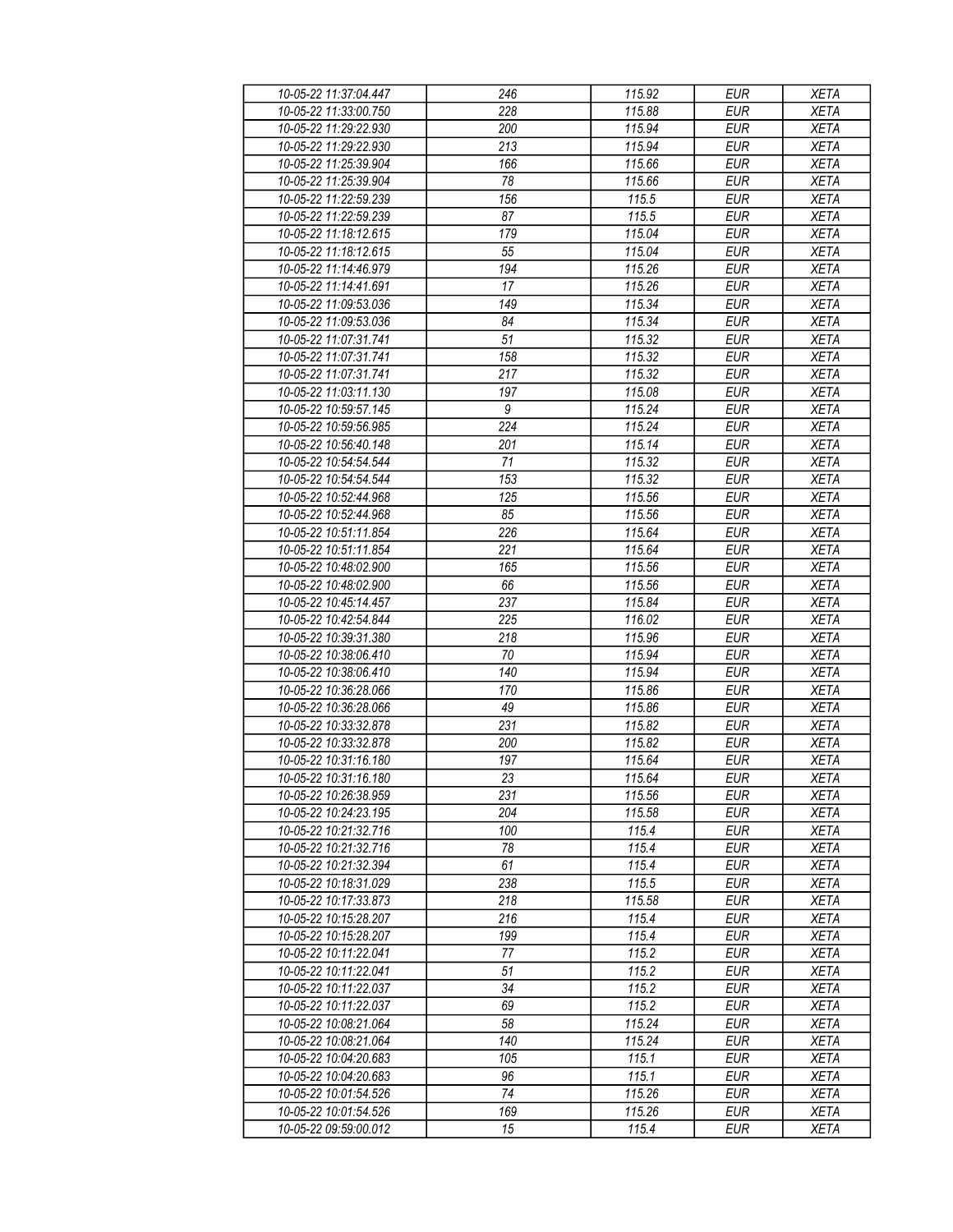| 10-05-22 09:59:00.012 | 230              | 115.4                | <b>EUR</b> | <b>XETA</b> |
|-----------------------|------------------|----------------------|------------|-------------|
| 10-05-22 09:59:00.012 | 206              | 115.4                | <b>EUR</b> | <b>XETA</b> |
| 10-05-22 09:54:41.493 | $\overline{215}$ | 115.24               | <b>EUR</b> | <b>XETA</b> |
| 10-05-22 09:52:26.120 | 159              | 115.4                | <b>EUR</b> | <b>XETA</b> |
| 10-05-22 09:52:26.120 | 72               | 115.4                | <b>EUR</b> | <b>XETA</b> |
| 10-05-22 09:50:56.662 | 165              | 115.34               | <b>EUR</b> | <b>XETA</b> |
|                       |                  | 115.34               | <b>EUR</b> |             |
| 10-05-22 09:50:56.662 | 57               |                      |            | <b>XETA</b> |
| 10-05-22 09:47:37.151 | 7                | 115.42               | <b>EUR</b> | <b>XETA</b> |
| 10-05-22 09:47:37.151 | 17               | 115.42               | <b>EUR</b> | <b>XETA</b> |
| 10-05-22 09:47:37.151 | 200              | 115.42               | <b>EUR</b> | <b>XETA</b> |
| 10-05-22 09:44:00.399 | 199              | 115.46               | <b>EUR</b> | <b>XETA</b> |
| 10-05-22 09:41:15.527 | 200              | 115.62               | <b>EUR</b> | <b>XETA</b> |
| 10-05-22 09:40:15.036 | 41               | 115.72               | <b>EUR</b> | <b>XETA</b> |
| 10-05-22 09:40:15.036 | 188              | 115.72               | <b>EUR</b> | <b>XETA</b> |
| 10-05-22 09:38:07.868 | 186              | 115.78               | <b>EUR</b> | <b>XETA</b> |
| 10-05-22 09:38:07.868 | 31               | 115.78               | <b>EUR</b> | <b>XETA</b> |
| 10-05-22 09:35:32.060 | 52               | $\overline{115}$ .72 | <b>EUR</b> | <b>XETA</b> |
| 10-05-22 09:35:32.060 | 152              | 115.72               | <b>EUR</b> | <b>XETA</b> |
| 10-05-22 09:33:10.720 | 244              | 115.6                | <b>EUR</b> | <b>XETA</b> |
| 10-05-22 09:32:04.142 | 200              | 115.52               | <b>EUR</b> | <b>XETA</b> |
| 10-05-22 09:26:57.707 | 80               | 115.28               | <b>EUR</b> | <b>XETA</b> |
|                       |                  |                      |            |             |
| 10-05-22 09:26:57.707 | 144              | 115.28               | <b>EUR</b> | <b>XETA</b> |
| 10-05-22 09:25:00.974 | 134              | 115.32               | <b>EUR</b> | <b>XETA</b> |
| 10-05-22 09:25:00.974 | 78               | 115.32               | <b>EUR</b> | <b>XETA</b> |
| 10-05-22 09:25:00.974 | 197              | 115.32               | <b>EUR</b> | <b>XETA</b> |
| 10-05-22 09:20:58.414 | 239              | 115.54               | <b>EUR</b> | <b>XETA</b> |
| 10-05-22 09:20:21.656 | 50               | 115.4                | <b>EUR</b> | <b>XETA</b> |
| 10-05-22 09:19:02.451 | $\overline{213}$ | 115.34               | <b>EUR</b> | <b>XETA</b> |
| 10-05-22 09:16:57.467 | 224              | 115.24               | <b>EUR</b> | <b>XETA</b> |
| 10-05-22 09:12:45.346 | 238              | 115.28               | <b>EUR</b> | <b>XETA</b> |
| 10-05-22 09:09:14.087 | 238              | 115.24               | <b>EUR</b> | <b>XETA</b> |
| 10-05-22 09:09:12.890 | 127              | 115.26               | <b>EUR</b> | <b>XETA</b> |
| 10-05-22 09:09:12.890 | 20               | 115.26               | <b>EUR</b> | <b>XETA</b> |
| 10-05-22 09:09:12.878 | 71               | 115.26               | <b>EUR</b> | <b>XETA</b> |
| 10-05-22 09:08:08.293 | 135              | 115.22               | <b>EUR</b> | <b>XETA</b> |
| 10-05-22 09:08:08.293 | 63               | 115.22               | <b>EUR</b> | <b>XETA</b> |
| 10-05-22 09:05:17.672 | 19               | 114.84               | <b>EUR</b> | <b>XETA</b> |
| 10-05-22 09:05:17.672 | 64               | 114.84               | <b>EUR</b> | <b>XETA</b> |
| 10-05-22 09:05:17.672 | 60               | 114.84               | <b>EUR</b> | <b>XETA</b> |
| 10-05-22 09:05:12.382 | 84               | 114.84               | <b>EUR</b> | <b>XETA</b> |
|                       |                  |                      |            |             |
| 10-05-22 09:03:56.168 | 213              | 114.8                | EUR        | XETA        |
| 10-05-22 09:00:34.916 | 231              | 114.8                | <b>EUR</b> | <b>XETA</b> |
| 10-05-22 08:59:50.866 | 136              | 114.88               | <b>EUR</b> | <b>XETA</b> |
| 10-05-22 08:59:50.866 | 61               | 114.88               | <b>EUR</b> | <b>XETA</b> |
| 10-05-22 08:58:05.720 | 198              | 114.56               | <b>EUR</b> | <b>XETA</b> |
| 10-05-22 08:56:23.268 | 243              | 114.54               | <b>EUR</b> | <b>XETA</b> |
| 10-05-22 08:54:53.593 | 105              | 114.32               | <b>EUR</b> | <b>XETA</b> |
| 10-05-22 08:54:53.593 | 81               | 114.32               | <b>EUR</b> | <b>XETA</b> |
| 10-05-22 08:54:53.387 | 30               | 114.32               | <b>EUR</b> | <b>XETA</b> |
| 10-05-22 08:53:42.791 | 50               | 114.26               | EUR        | <b>XETA</b> |
| 10-05-22 08:53:42.791 | 177              | 114.26               | <b>EUR</b> | <b>XETA</b> |
| 10-05-22 08:52:26.862 | 237              | 114.3                | <b>EUR</b> | <b>XETA</b> |
| 10-05-22 08:50:37.817 | 153              | 114.14               | <b>EUR</b> | <b>XETA</b> |
| 10-05-22 08:50:37.817 | 47               | 114.14               | EUR        | <b>XETA</b> |
| 10-05-22 08:47:50.264 | 65               | 114.12               | <b>EUR</b> | <b>XETA</b> |
|                       | 180              | 114.12               | <b>EUR</b> | <b>XETA</b> |
| 10-05-22 08:47:50.264 |                  |                      |            |             |
| 10-05-22 08:45:00.279 | 200              | 114.2                | <b>EUR</b> | <b>XETA</b> |
| 10-05-22 08:45:00.279 | 21               | 114.2                | EUR        | XETA        |
| 10-05-22 08:43:04.376 | 245              | 114.3                | EUR        | <b>XETA</b> |
| 10-05-22 08:42:15.587 | 155              | 114.22               | EUR        | <b>XETA</b> |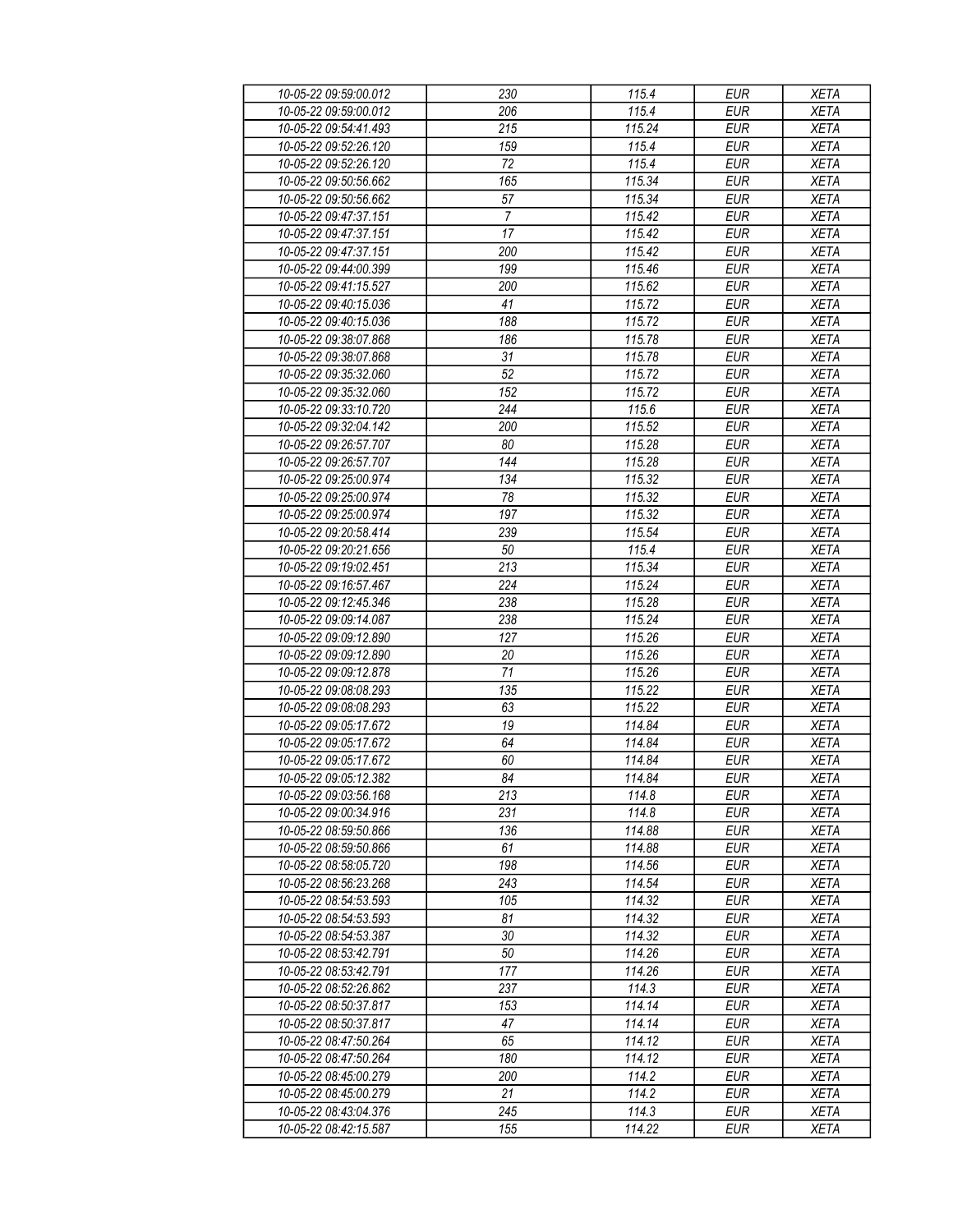| 10-05-22 08:42:15.587 | 89               | 114.22 | <b>EUR</b> | <b>XETA</b> |
|-----------------------|------------------|--------|------------|-------------|
| 10-05-22 08:39:26.715 | $\overline{244}$ | 114.2  | <b>EUR</b> | <b>XETA</b> |
| 10-05-22 08:39:23.469 | 213              | 114.22 | <b>EUR</b> | <b>XETA</b> |
| 10-05-22 08:39:23.469 | 227              | 114.22 | <b>EUR</b> | <b>XETA</b> |
| 10-05-22 08:37:01.843 | $\overline{32}$  | 113.84 | <b>EUR</b> | <b>XETA</b> |
| 10-05-22 08:37:01.843 | 193              | 113.84 | <b>EUR</b> | <b>XETA</b> |
| 10-05-22 08:34:32.093 | 100              | 113.66 | <b>EUR</b> | <b>XETA</b> |
| 10-05-22 08:34:31.879 | 21               | 113.66 | <b>EUR</b> | <b>XETA</b> |
| 10-05-22 08:34:31.880 | 84               | 113.66 | <b>EUR</b> | <b>XETA</b> |
| 10-05-22 08:31:50.013 | 120              | 113.84 | <b>EUR</b> | <b>XETA</b> |
| 10-05-22 08:31:50.013 | 107              | 113.84 | <b>EUR</b> | <b>XETA</b> |
| 10-05-22 08:29:27.784 | 246              | 114.16 | <b>EUR</b> | <b>XETA</b> |
| 10-05-22 08:26:51.800 | 223              | 114.32 | EUR        | <b>XETA</b> |
| 10-05-22 08:26:51.800 | $\overline{224}$ | 114.32 | <b>EUR</b> | <b>XETA</b> |
| 10-05-22 08:24:34.883 | 217              | 114.32 | EUR        | <b>XETA</b> |
| 10-05-22 08:24:34.876 | 14               | 114.32 | <b>EUR</b> | <b>XETA</b> |
| 10-05-22 08:22:08.047 | $\overline{223}$ | 114.02 | EUR        | <b>XETA</b> |
| 10-05-22 08:19:36.122 | 41               | 113.88 | <b>EUR</b> | <b>XETA</b> |
| 10-05-22 08:19:36.122 | 204              | 113.88 | <b>EUR</b> | <b>XETA</b> |
| 10-05-22 08:18:32.960 | 208              | 113.94 | <b>EUR</b> | <b>XETA</b> |
| 10-05-22 08:17:25.337 | 108              | 113.8  | <b>EUR</b> | <b>XETA</b> |
| 10-05-22 08:17:25.337 | 100              | 113.8  | <b>EUR</b> | <b>XETA</b> |
| 10-05-22 08:17:25.337 | 31               | 113.8  | <b>EUR</b> | <b>XETA</b> |
| 10-05-22 08:14:30.908 | 42               | 113.4  | <b>EUR</b> | <b>XETA</b> |
| 10-05-22 08:14:30.908 | 200              | 113.4  | <b>EUR</b> | <b>XETA</b> |
| 10-05-22 08:14:14.402 | 208              | 113.46 | EUR        | <b>XETA</b> |
| 10-05-22 08:12:17.149 | 50               | 113.46 | <b>EUR</b> | <b>XETA</b> |
| 10-05-22 08:12:17.149 | 191              | 113.46 | EUR        | <b>XETA</b> |
| 10-05-22 08:12:14.012 | $\overline{15}$  | 113.5  | <b>EUR</b> | <b>XETA</b> |
| 10-05-22 08:12:14.012 | 204              | 113.5  | <b>EUR</b> | <b>XETA</b> |
| 10-05-22 08:08:47.348 | 57               | 114.18 | <b>EUR</b> | <b>XETA</b> |
| 10-05-22 08:08:47.348 | 163              | 114.18 | <b>EUR</b> | <b>XETA</b> |
| 10-05-22 08:08:30.452 | 16               | 114.28 | <b>EUR</b> | <b>XETA</b> |
| 10-05-22 08:08:30.452 | 189              | 114.28 | <b>EUR</b> | <b>XETA</b> |
| 10-05-22 08:06:11.813 | 134              | 114.22 | <b>EUR</b> | <b>XETA</b> |
| 10-05-22 08:06:11.812 | $\overline{97}$  | 114.22 | <b>EUR</b> | <b>XETA</b> |
| 10-05-22 08:06:06.482 | $\overline{31}$  | 114.32 | <b>EUR</b> | <b>XETA</b> |
| 10-05-22 08:06:06.482 | 178              | 114.32 | <b>EUR</b> | <b>XETA</b> |
| 10-05-22 08:06:06.467 | 160              | 114.32 | <b>EUR</b> | <b>XETA</b> |
| 10-05-22 08:06:06.467 | $\overline{38}$  | 114.32 | EUR        | <b>XETA</b> |
| 10-05-22 08:04:50.174 | $\overline{30}$  | 113.72 | EUR        | <b>XETA</b> |
| 10-05-22 08:04:03.231 | $\overline{221}$ | 113.72 | <b>EUR</b> | <b>XETA</b> |
| 10-05-22 08:01:28.649 | $\overline{223}$ | 113.92 | <b>EUR</b> | <b>XETA</b> |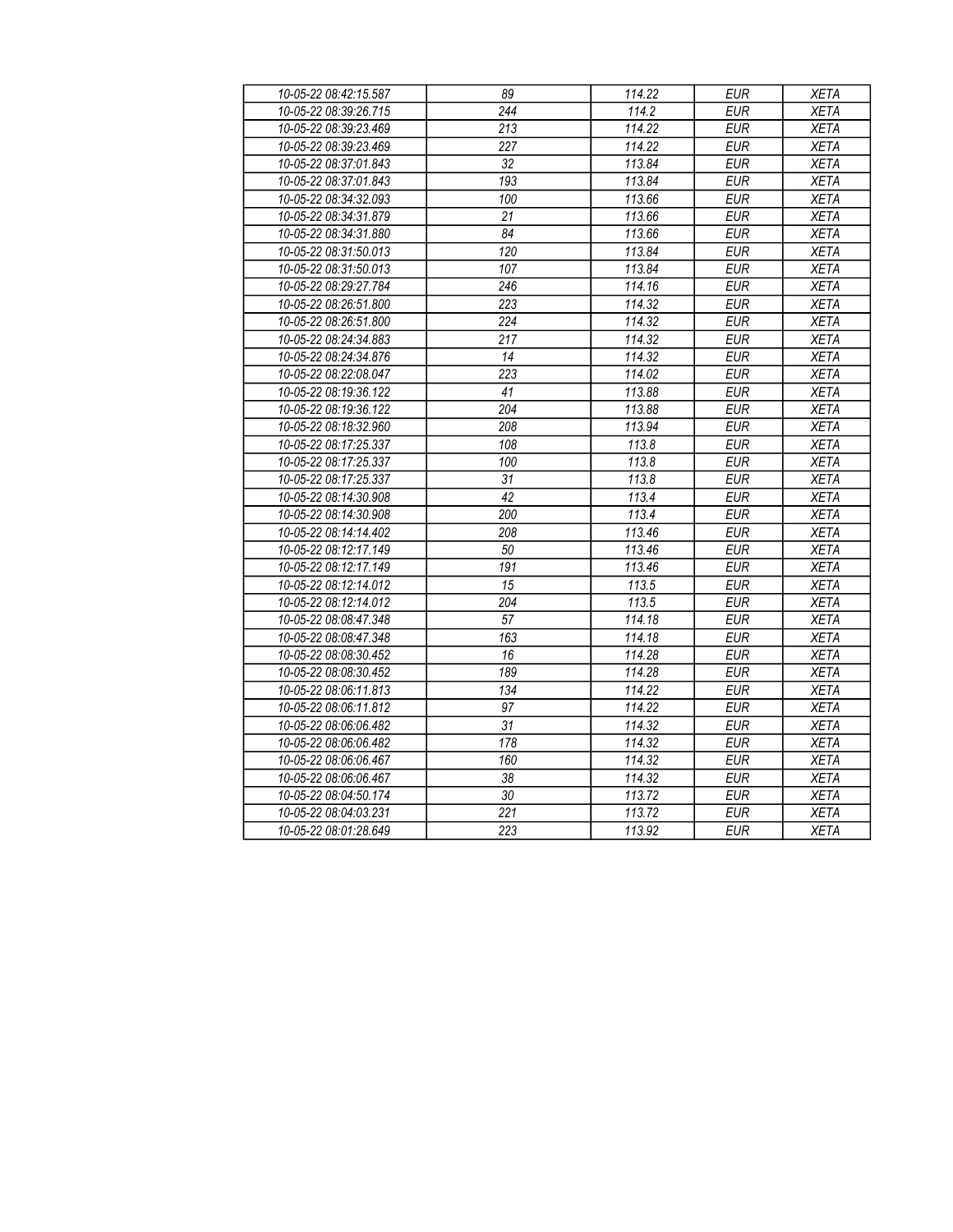## Each order relating to the buy-back programme above according to Art. 5 sec. 3 MAR in conjunction with Art. 25 sec. 1 and 2 MiFiR

In red colour are the fields according to Table 2 of the Annex of Del. Regulation (EU) 2017/580; alternatively you may report the

| Date and Time according to field 9 | <b>Segment MIC code</b><br>according to field 16 | <b>Transaction price</b><br>according to field 28 | <b>Price currency according</b><br>to field 29 | <b>Buy-sell indicator</b><br>according to field 32 |
|------------------------------------|--------------------------------------------------|---------------------------------------------------|------------------------------------------------|----------------------------------------------------|
| 10-05-22 16:29:15.374              | <b>XETA</b>                                      | $\overline{115}$                                  | <b>EUR</b>                                     | <b>BUY</b>                                         |
| 10-05-22 16:28:20.207              | <b>XETA</b>                                      | 115.14                                            | <b>EUR</b>                                     | <b>BUY</b>                                         |
| 10-05-22 16:27:36.970              | <b>XETA</b>                                      | 115.2                                             | <b>EUR</b>                                     | <b>BUY</b>                                         |
| 10-05-22 16:26:14.230              | <b>XETA</b>                                      | 114.9                                             | <b>EUR</b>                                     | <b>BUY</b>                                         |
| 10-05-22 16:25:04.182              | <b>XETA</b>                                      | 114.96                                            | <b>EUR</b>                                     | <b>BUY</b>                                         |
| 10-05-22 16:25:04.182              | <b>XETA</b>                                      | 114.96                                            | <b>EUR</b>                                     | <b>BUY</b>                                         |
| 10-05-22 16:24:16.632              | <b>XETA</b>                                      | 115.04                                            | <b>EUR</b>                                     | <b>BUY</b>                                         |
| 10-05-22 16:22:42.718              | <b>XETA</b>                                      | 115.08                                            | <b>EUR</b>                                     | <b>BUY</b>                                         |
| 10-05-22 16:22:42.718              | <b>XETA</b>                                      | 115.08                                            | <b>EUR</b>                                     | <b>BUY</b>                                         |
| 10-05-22 16:22:42.718              | <b>XETA</b>                                      | 115.08                                            | <b>EUR</b>                                     | <b>BUY</b>                                         |
| 10-05-22 16:20:29.159              | <b>XETA</b>                                      | 115.1                                             | <b>EUR</b>                                     | <b>BUY</b>                                         |
| 10-05-22 16:20:29.158              | <b>XETA</b>                                      | 115.1                                             | <b>EUR</b>                                     | <b>BUY</b>                                         |
| 10-05-22 16:20:28.924              | <b>XETA</b>                                      | 115.12                                            | <b>EUR</b>                                     | <b>BUY</b>                                         |
| 10-05-22 16:18:32.765              | <b>XETA</b>                                      | 114.94                                            | <b>EUR</b>                                     | <b>BUY</b>                                         |
| 10-05-22 16:18:32.765              | <b>XETA</b>                                      | 114.94                                            | <b>EUR</b>                                     | <b>BUY</b>                                         |
| 10-05-22 16:15:34.307              | <b>XETA</b>                                      | 114.78                                            | <b>EUR</b>                                     | <b>BUY</b>                                         |
| 10-05-22 16:15:34.307              | <b>XETA</b>                                      | 114.78                                            | <b>EUR</b>                                     | <b>BUY</b>                                         |
| 10-05-22 16:15:34.307              | <b>XETA</b>                                      | 114.78                                            | <b>EUR</b>                                     | <b>BUY</b>                                         |
| 10-05-22 16:15:34.297              | <b>XETA</b>                                      | 114.78                                            | <b>EUR</b>                                     | <b>BUY</b>                                         |
| 10-05-22 16:13:59.746              | <b>XETA</b>                                      | 115.06                                            | <b>EUR</b>                                     | <b>BUY</b>                                         |
| 10-05-22 16:13:59.746              | <b>XETA</b>                                      | 115.06                                            | <b>EUR</b>                                     | <b>BUY</b>                                         |
| 10-05-22 16:11:40.759              | <b>XETA</b>                                      | 114.92                                            | <b>EUR</b>                                     | <b>BUY</b>                                         |
| 10-05-22 16:09:46.089              | <b>XETA</b>                                      | 114.94                                            | <b>EUR</b>                                     | <b>BUY</b>                                         |
| 10-05-22 16:08:27.156              | <b>XETA</b>                                      | 114.92                                            | <b>EUR</b>                                     | <b>BUY</b>                                         |
| 10-05-22 16:08:19.151              | <b>XETA</b>                                      | 114.92                                            | <b>EUR</b>                                     | <b>BUY</b>                                         |
| 10-05-22 16:08:17.949              | <b>XETA</b>                                      | 114.92                                            | <b>EUR</b>                                     | <b>BUY</b>                                         |
| 10-05-22 16:05:32.786              | <b>XETA</b>                                      | 114.98                                            | <b>EUR</b>                                     | <b>BUY</b>                                         |
| 10-05-22 16:05:32.786              | <b>XETA</b>                                      | 114.98                                            | <b>EUR</b>                                     | <b>BUY</b>                                         |
| 10-05-22 16:05:32.786              | <b>XETA</b>                                      | 114.98                                            | <b>EUR</b>                                     | <b>BUY</b>                                         |
| 10-05-22 16:03:27.840              | <b>XETA</b>                                      | 115.14                                            | <b>EUR</b>                                     | <b>BUY</b>                                         |
| 10-05-22 16:01:50.791              | <b>XETA</b>                                      | 115.18                                            | <b>EUR</b>                                     | <b>BUY</b>                                         |
| 10-05-22 16:00:18.530              | <b>XETA</b>                                      | 115.12                                            | <b>EUR</b>                                     | <b>BUY</b>                                         |
| 10-05-22 16:00:18.530              | <b>XETA</b>                                      | 115.12                                            | <b>EUR</b>                                     | <b>BUY</b>                                         |
| 10-05-22 15:58:52.173              | <b>XETA</b>                                      | 115.2                                             | <b>EUR</b>                                     | <b>BUY</b>                                         |
| 10-05-22 15:56:30.831              | <b>XETA</b>                                      | 115.2                                             | <b>EUR</b>                                     | <b>BUY</b>                                         |
| 10-05-22 15:56:30.831              | <b>XETA</b>                                      | 115.2                                             | <b>EUR</b>                                     | <b>BUY</b>                                         |
| 10-05-22 15:54:44.979              | <b>XETA</b>                                      | 115.28                                            | <b>EUR</b>                                     | <b>BUY</b>                                         |
| 10-05-22 15:54:44.978              | <b>XETA</b>                                      | 115.28                                            | <b>EUR</b>                                     | <b>BUY</b>                                         |
| 10-05-22 15:52:40.546              | <b>XETA</b>                                      | 115.22                                            | <b>EUR</b>                                     | <b>BUY</b>                                         |
| 10-05-22 15:52:40.546              | <b>XETA</b>                                      | 115.22                                            | <b>EUR</b>                                     | <b>BUY</b>                                         |
| 10-05-22 15:52:40.546              | <b>XETA</b>                                      | 115.22                                            | <b>EUR</b>                                     | <b>BUY</b>                                         |
| 10-05-22 15:50:32.189              | <b>XETA</b>                                      | 115.22                                            | <b>EUR</b>                                     | <b>BUY</b>                                         |
| 10-05-22 15:48:42.843              | <b>XETA</b>                                      | 115.16                                            | <b>EUR</b>                                     | <b>BUY</b>                                         |
| 10-05-22 15:46:20.510              | <b>XETA</b>                                      | 115.26                                            | <b>EUR</b>                                     | <b>BUY</b>                                         |
| 10-05-22 15:44:22.344              | <b>XETA</b>                                      | 115.34                                            | <b>EUR</b>                                     | <b>BUY</b>                                         |
| 10-05-22 15:44:22.344              | <b>XETA</b>                                      | 115.34                                            | <b>EUR</b>                                     | <b>BUY</b>                                         |
| 10-05-22 15:42:12.809              | <b>XETA</b>                                      | 115.28                                            | <b>EUR</b>                                     | <b>BUY</b>                                         |
| 10-05-22 15:42:12.809              | <b>XETA</b>                                      | 115.28                                            | <b>EUR</b>                                     | <b>BUY</b>                                         |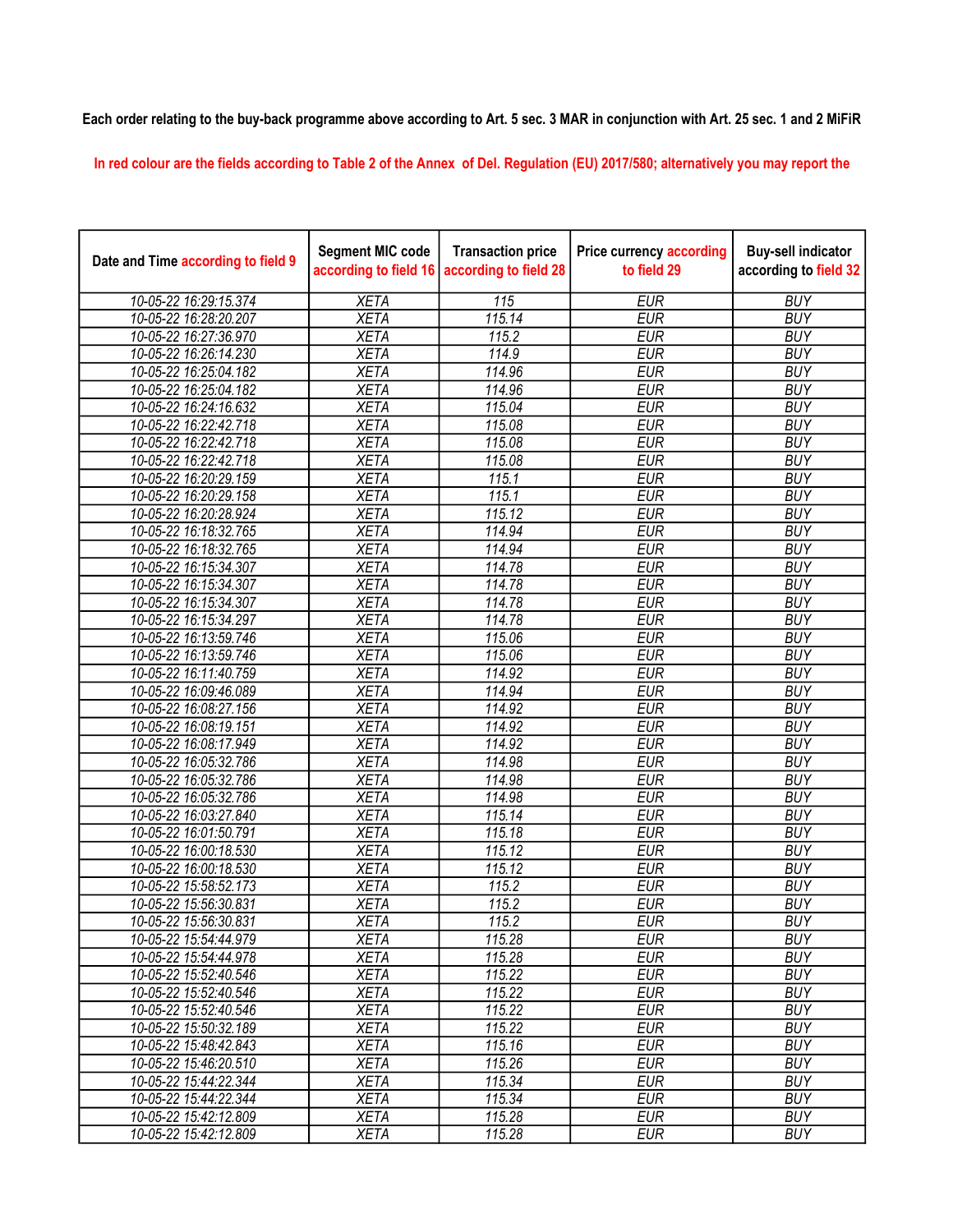| <b>EUR</b><br>10-05-22 15:37:23.173<br><b>XETA</b><br>115.52<br><b>XETA</b><br>115.62<br><b>EUR</b><br>10-05-22 15:35:10.886 | <b>BUY</b><br><b>BUY</b> |
|------------------------------------------------------------------------------------------------------------------------------|--------------------------|
|                                                                                                                              |                          |
|                                                                                                                              |                          |
| 10-05-22 15:33:08.708<br><b>XETA</b><br>115.74<br><b>EUR</b>                                                                 | <b>BUY</b>               |
| <b>XETA</b><br><b>EUR</b><br>10-05-22 15:31:45.201<br>115.64                                                                 | <b>BUY</b>               |
| 10-05-22 15:28:38.143<br><b>XETA</b><br>115.52<br><b>EUR</b>                                                                 | <b>BUY</b>               |
| 10-05-22 15:26:39.587<br><b>EUR</b><br><b>XETA</b><br>116.04                                                                 | <b>BUY</b>               |
| <b>EUR</b><br>10-05-22 15:26:39.539<br><b>XETA</b><br>116.04                                                                 | <b>BUY</b>               |
| 10-05-22 15:24:16.634<br><b>XETA</b><br>115.96<br><b>EUR</b>                                                                 | <b>BUY</b>               |
| 115.96<br><b>EUR</b><br>10-05-22 15:24:16.634<br><b>XETA</b>                                                                 | <b>BUY</b>               |
| <b>EUR</b><br><b>XETA</b><br>115.92<br>10-05-22 15:23:56.629                                                                 | <b>BUY</b>               |
| <b>EUR</b><br><b>XETA</b><br>115.92<br>10-05-22 15:23:56.629                                                                 | <b>BUY</b>               |
| <b>XETA</b><br>115.92<br><b>EUR</b><br>10-05-22 15:23:56.627                                                                 | <b>BUY</b>               |
| 10-05-22 15:22:47.737<br><b>XETA</b><br>116.2<br><b>EUR</b>                                                                  | <b>BUY</b>               |
| <b>EUR</b><br>10-05-22 15:22:47.737<br><b>XETA</b><br>116.2                                                                  | <b>BUY</b>               |
| <b>EUR</b><br>10-05-22 15:20:39.532<br><b>XETA</b><br>116.38                                                                 | <b>BUY</b>               |
| 10-05-22 15:20:39.532<br><b>XETA</b><br>116.38<br><b>EUR</b>                                                                 | <b>BUY</b>               |
| <b>EUR</b><br>10-05-22 15:18:38.677<br><b>XETA</b><br>116.52                                                                 | <b>BUY</b>               |
| 116.5<br><b>EUR</b><br>10-05-22 15:16:37.368<br><b>XETA</b>                                                                  | <b>BUY</b>               |
| <b>EUR</b><br>10-05-22 15:14:51.871<br><b>XETA</b><br>116.46                                                                 | <b>BUY</b>               |
| <b>XETA</b><br>116.44<br><b>EUR</b><br>10-05-22 15:12:35.512                                                                 | <b>BUY</b>               |
| 10-05-22 15:10:36.994<br><b>XETA</b><br>116.56<br><b>EUR</b>                                                                 | <b>BUY</b>               |
| <b>XETA</b><br>116.58<br><b>EUR</b><br>10-05-22 15:08:33.247                                                                 | <b>BUY</b>               |
| <b>EUR</b><br>10-05-22 15:06:40.246<br><b>XETA</b><br>116.68                                                                 | <b>BUY</b>               |
| 10-05-22 15:06:40.246<br><b>XETA</b><br>116.68<br><b>EUR</b>                                                                 | <b>BUY</b>               |
|                                                                                                                              |                          |
| 116.68<br>10-05-22 15:06:40.166<br><b>XETA</b><br><b>EUR</b>                                                                 | <b>BUY</b>               |
| 116.7<br><b>XETA</b><br><b>EUR</b><br>10-05-22 15:04:22.790                                                                  | <b>BUY</b>               |
| <b>EUR</b><br>10-05-22 15:01:42.728<br><b>XETA</b><br>116.62                                                                 | <b>BUY</b>               |
| 116.7<br><b>EUR</b><br>10-05-22 14:59:48.407<br><b>XETA</b>                                                                  | <b>BUY</b>               |
| 10-05-22 14:57:36.852<br>116.4<br><b>EUR</b><br><b>XETA</b>                                                                  | <b>BUY</b>               |
| 116.4<br>10-05-22 14:57:36.852<br><b>XETA</b><br><b>EUR</b>                                                                  | <b>BUY</b>               |
| 10-05-22 14:55:56.053<br><b>XETA</b><br>116.34<br><b>EUR</b>                                                                 | <b>BUY</b>               |
| 10-05-22 14:55:56.053<br><b>EUR</b><br><b>XETA</b><br>116.34                                                                 | <b>BUY</b>               |
| 116<br><b>EUR</b><br>10-05-22 14:52:47.841<br><b>XETA</b>                                                                    | <b>BUY</b>               |
| <b>XETA</b><br>115.84<br><b>EUR</b><br>10-05-22 14:50:45.909                                                                 | <b>BUY</b>               |
| <b>XETA</b><br><b>EUR</b><br>10-05-22 14:49:30.192<br>115.96                                                                 | <b>BUY</b>               |
| <b>XETA</b><br>115.96<br><b>EUR</b><br>10-05-22 14:49:30.192                                                                 | <b>BUY</b>               |
| <b>XETA</b><br>115.98<br>EUR<br>10-05-22 14:47:35.615                                                                        | <b>BUY</b>               |
| 116.16<br><b>EUR</b><br>10-05-22 14:45:00.276<br><b>XETA</b>                                                                 | <b>BUY</b>               |
| 116.36<br><b>EUR</b><br>10-05-22 14:43:09.006<br><b>XETA</b>                                                                 | <b>BUY</b>               |
| 116.24<br><b>EUR</b><br>10-05-22 14:40:53.853<br><b>XETA</b>                                                                 | <b>BUY</b>               |
| <b>XETA</b><br>116.48<br><b>EUR</b><br>10-05-22 14:40:13.399                                                                 | <b>BUY</b>               |
| 116.5                                                                                                                        | <b>BUY</b>               |
| <b>XETA</b><br><b>EUR</b><br>10-05-22 14:39:04.140                                                                           |                          |
| <b>EUR</b><br><b>XETA</b><br>116.5<br>10-05-22 14:39:04.140                                                                  | <b>BUY</b>               |
| 116.5<br><b>EUR</b><br><b>XETA</b><br>10-05-22 14:39:04.136                                                                  | <b>BUY</b>               |
| <b>EUR</b><br>10-05-22 14:37:18.398<br><b>XETA</b><br>116.58                                                                 | <b>BUY</b>               |
| 10-05-22 14:37:16.654<br><b>XETA</b><br>116.58<br>EUR                                                                        | <b>BUY</b>               |
| <b>EUR</b><br><b>XETA</b><br>116.76<br>10-05-22 14:35:23.067                                                                 | <b>BUY</b>               |
| 116.66<br><b>EUR</b><br>10-05-22 14:33:42.391<br><b>XETA</b>                                                                 | <b>BUY</b>               |
| <b>EUR</b><br><b>XETA</b><br>116.88<br>10-05-22 14:32:22.268                                                                 | <b>BUY</b>               |
| <b>XETA</b><br>116.82<br><b>EUR</b><br>10-05-22 14:31:18.221                                                                 | <b>BUY</b>               |
| <b>EUR</b><br><b>XETA</b><br>116.74<br>10-05-22 14:30:01.859                                                                 | <b>BUY</b>               |
| 116.74<br><b>EUR</b><br>10-05-22 14:29:27.397<br><b>XETA</b>                                                                 | <b>BUY</b>               |
| <b>EUR</b><br>10-05-22 14:25:34.140<br><b>XETA</b><br>116.72                                                                 | <b>BUY</b>               |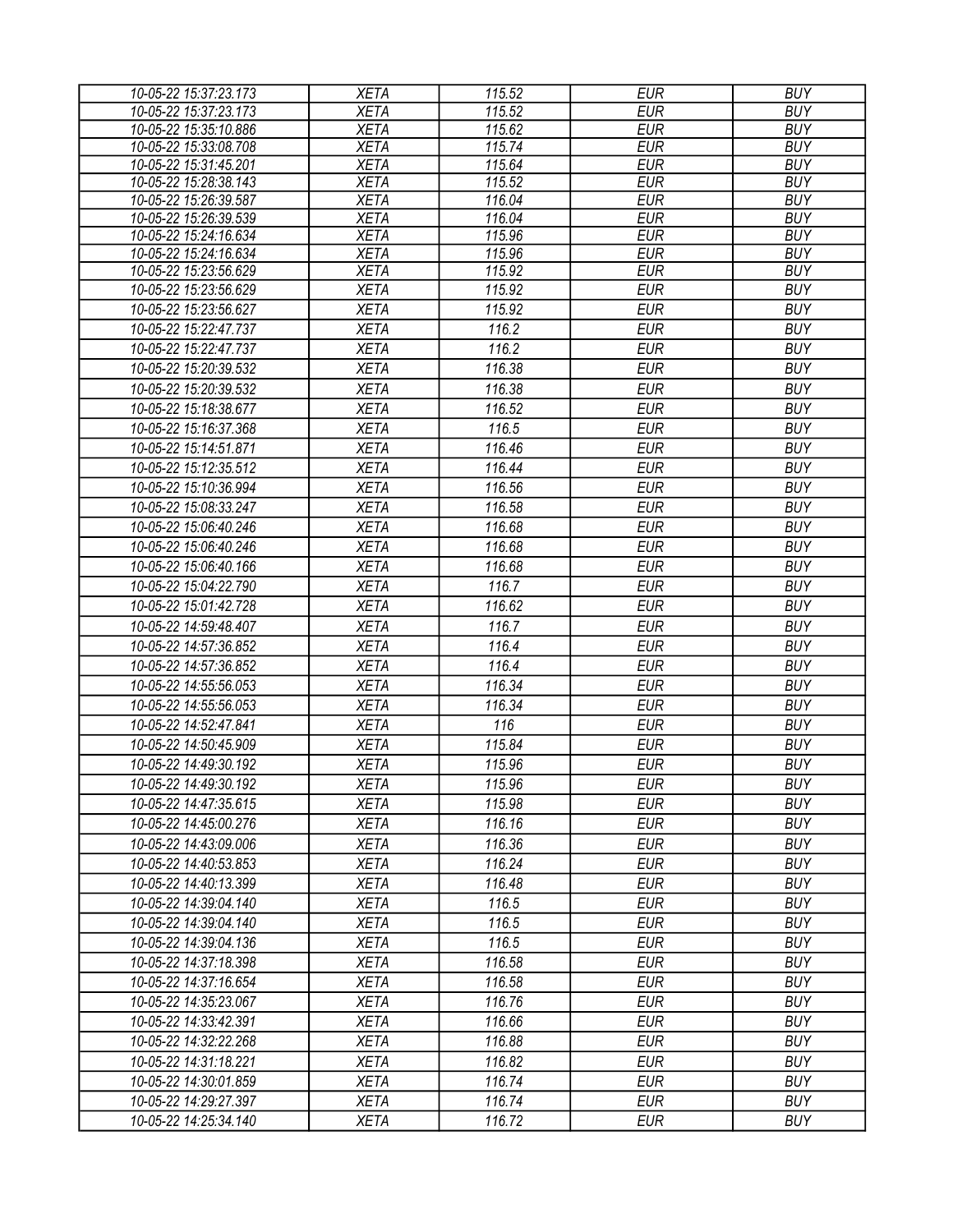| 10-05-22 14:21:46.490 | <b>XETA</b> | 116.6            | <b>EUR</b>               | <b>BUY</b>               |
|-----------------------|-------------|------------------|--------------------------|--------------------------|
| 10-05-22 14:21:46.490 | <b>XETA</b> | 116.6            | <b>EUR</b>               | <b>BUY</b>               |
| 10-05-22 14:18:33.398 | <b>XETA</b> | 116.52           | <b>EUR</b>               | <b>BUY</b>               |
| 10-05-22 14:18:33.398 | <b>XETA</b> | 116.52           | <b>EUR</b>               | <b>BUY</b>               |
| 10-05-22 14:15:39.298 | <b>XETA</b> | 116.7            | <b>EUR</b>               | <b>BUY</b>               |
| 10-05-22 14:13:49.081 | <b>XETA</b> | 116.74           | <b>EUR</b>               | <b>BUY</b>               |
| 10-05-22 14:13:49.081 | <b>XETA</b> | 116.74           | <b>EUR</b>               | <b>BUY</b>               |
| 10-05-22 14:09:02.402 | <b>XETA</b> | 116.7            | <b>EUR</b>               | <b>BUY</b>               |
| 10-05-22 14:07:32.178 | <b>XETA</b> | 116.76           | <b>EUR</b>               | <b>BUY</b>               |
| 10-05-22 14:07:32.178 | <b>XETA</b> | 116.76           | <b>EUR</b>               | <b>BUY</b>               |
| 10-05-22 14:02:37.985 | <b>XETA</b> | 116.66           | <b>EUR</b>               | <b>BUY</b>               |
| 10-05-22 14:00:18.053 | <b>XETA</b> | 116.7            | <b>EUR</b>               | <b>BUY</b>               |
| 10-05-22 13:57:08.175 | <b>XETA</b> | 116.62           | <b>EUR</b>               | <b>BUY</b>               |
| 10-05-22 13:55:13.183 | <b>XETA</b> | 116.6            | <b>EUR</b>               | <b>BUY</b>               |
| 10-05-22 13:55:13.183 | <b>XETA</b> | 116.6            | <b>EUR</b>               | <b>BUY</b>               |
| 10-05-22 13:49:57.104 | <b>XETA</b> | 116.36           | <b>EUR</b>               | <b>BUY</b>               |
| 10-05-22 13:49:48.930 | <b>XETA</b> | 116.36           | <b>EUR</b>               | <b>BUY</b>               |
| 10-05-22 13:49:47.086 | <b>XETA</b> | 116.36           | <b>EUR</b>               | <b>BUY</b>               |
| 10-05-22 13:45:56.524 | <b>XETA</b> | 116.34           | <b>EUR</b>               | <b>BUY</b>               |
| 10-05-22 13:42:59.121 | <b>XETA</b> | 116.38           | <b>EUR</b>               | <b>BUY</b>               |
| 10-05-22 13:40:07.419 | <b>XETA</b> | 116.52           | <b>EUR</b>               | <b>BUY</b>               |
| 10-05-22 13:40:04.454 | <b>XETA</b> | 116.54           | <b>EUR</b>               | <b>BUY</b>               |
| 10-05-22 13:35:09.158 | <b>XETA</b> | 116.12           | <b>EUR</b>               | <b>BUY</b>               |
| 10-05-22 13:35:09.158 | <b>XETA</b> | 116.12           | <b>EUR</b>               | <b>BUY</b>               |
| 10-05-22 13:35:09.154 | <b>XETA</b> | 116.12           | <b>EUR</b>               | <b>BUY</b>               |
| 10-05-22 13:34:07.556 | <b>XETA</b> | 116.14           | <b>EUR</b>               | <b>BUY</b>               |
| 10-05-22 13:34:07.556 | <b>XETA</b> | 116.14           | <b>EUR</b>               | <b>BUY</b>               |
| 10-05-22 13:32:40.485 | <b>XETA</b> | 116.18           | <b>EUR</b>               | <b>BUY</b>               |
| 10-05-22 13:32:21.533 | <b>XETA</b> | 116.22           | <b>EUR</b>               | <b>BUY</b>               |
| 10-05-22 13:30:10.198 | <b>XETA</b> | 116.24           | <b>EUR</b>               | <b>BUY</b>               |
| 10-05-22 13:26:57.761 | <b>XETA</b> | 116.1            | <b>EUR</b>               | <b>BUY</b>               |
| 10-05-22 13:26:57.296 | <b>XETA</b> | 116.1            | <b>EUR</b>               | <b>BUY</b>               |
| 10-05-22 13:23:00.465 | <b>XETA</b> | 116.16           | <b>EUR</b>               | <b>BUY</b>               |
| 10-05-22 13:20:47.706 | <b>XETA</b> | 116.08           | <b>EUR</b>               | <b>BUY</b>               |
| 10-05-22 13:20:14.010 | <b>XETA</b> | 116.08           | <b>EUR</b>               | <b>BUY</b>               |
|                       |             |                  |                          |                          |
| 10-05-22 13:17:42.733 | <b>XETA</b> | 116              | <b>EUR</b><br><b>EUR</b> | <b>BUY</b><br><b>BUY</b> |
| 10-05-22 13:13:43.623 | <b>XETA</b> | 115.82<br>115.82 | <b>EUR</b>               | <b>BUY</b>               |
| 10-05-22 13:12:45.020 | <b>XETA</b> |                  |                          |                          |
| 10-05-22 13:07:43.016 | <b>XETA</b> | 115.52           | <b>EUR</b>               | <b>BUY</b>               |
| 10-05-22 13:04:55.166 | <b>XETA</b> | 115.6            | <b>EUR</b>               | <b>BUY</b>               |
| 10-05-22 13:04:55.166 | <b>XETA</b> | 115.6            | <b>EUR</b>               | <b>BUY</b>               |
| 10-05-22 13:01:59.802 | <b>XETA</b> | 115.52           | <b>EUR</b>               | <b>BUY</b>               |
| 10-05-22 12:56:42.424 | <b>XETA</b> | 115.44           | <b>EUR</b>               | <b>BUY</b>               |
| 10-05-22 12:51:49.436 | <b>XETA</b> | 115.42           | <b>EUR</b>               | <b>BUY</b>               |
| 10-05-22 12:51:49.436 | <b>XETA</b> | 115.42           | <b>EUR</b>               | <b>BUY</b>               |
| 10-05-22 12:51:37.604 | <b>XETA</b> | 115.44           | <b>EUR</b>               | <b>BUY</b>               |
| 10-05-22 12:51:37.604 | <b>XETA</b> | 115.44           | <b>EUR</b>               | <b>BUY</b>               |
| 10-05-22 12:48:15.458 | <b>XETA</b> | 115.38           | <b>EUR</b>               | <b>BUY</b>               |
| 10-05-22 12:43:11.687 | <b>XETA</b> | 115.44           | <b>EUR</b>               | <b>BUY</b>               |
| 10-05-22 12:43:11.687 | <b>XETA</b> | 115.44           | <b>EUR</b>               | <b>BUY</b>               |
| 10-05-22 12:43:11.687 | <b>XETA</b> | 115.44           | <b>EUR</b>               | <b>BUY</b>               |
| 10-05-22 12:36:41.913 | <b>XETA</b> | 115.66           | <b>EUR</b>               | <b>BUY</b>               |
| 10-05-22 12:36:41.913 | <b>XETA</b> | 115.66           | <b>EUR</b>               | <b>BUY</b>               |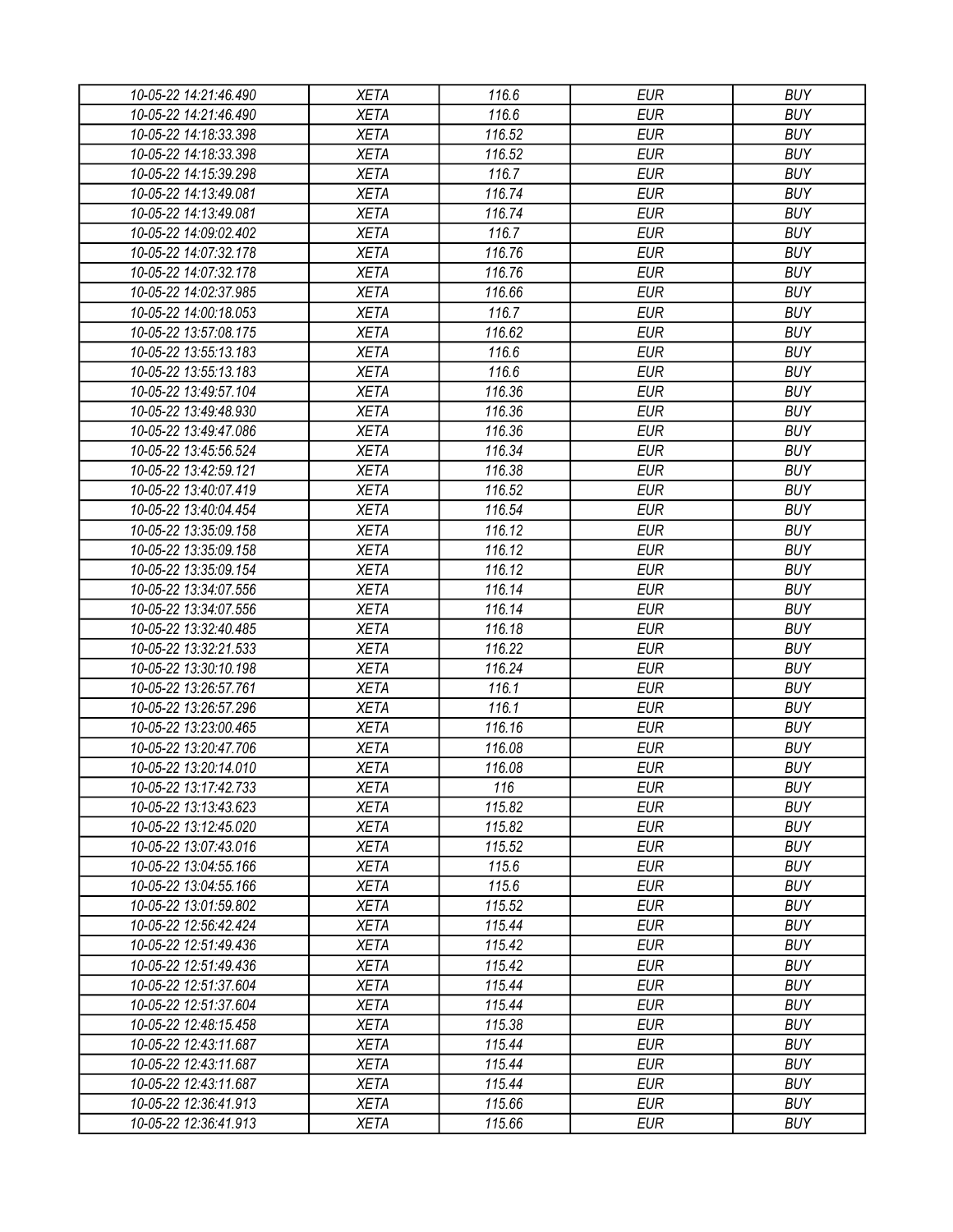| 10-05-22 12:34:50.215 | <b>XETA</b> | 115.6  | <b>EUR</b> | <b>BUY</b> |
|-----------------------|-------------|--------|------------|------------|
| 10-05-22 12:34:50.214 | <b>XETA</b> | 115.6  | <b>EUR</b> | <b>BUY</b> |
| 10-05-22 12:30:12.747 | <b>XETA</b> | 115.24 | <b>EUR</b> | <b>BUY</b> |
| 10-05-22 12:30:12.747 | <b>XETA</b> | 115.24 | <b>EUR</b> | <b>BUY</b> |
| 10-05-22 12:25:04.932 | <b>XETA</b> | 115.24 | <b>EUR</b> | <b>BUY</b> |
| 10-05-22 12:21:02.328 | <b>XETA</b> | 115.36 | <b>EUR</b> | <b>BUY</b> |
| 10-05-22 12:16:21.496 | <b>XETA</b> | 115.42 | <b>EUR</b> | <b>BUY</b> |
| 10-05-22 12:12:25.285 | <b>XETA</b> | 115.46 | <b>EUR</b> | <b>BUY</b> |
| 10-05-22 12:08:01.716 | <b>XETA</b> | 115.48 | <b>EUR</b> | <b>BUY</b> |
| 10-05-22 12:04:41.436 | <b>XETA</b> | 115.68 | <b>EUR</b> | <b>BUY</b> |
| 10-05-22 12:04:41.394 | <b>XETA</b> | 115.7  | <b>EUR</b> | <b>BUY</b> |
| 10-05-22 12:04:02.922 | <b>XETA</b> | 115.68 | <b>EUR</b> | <b>BUY</b> |
| 10-05-22 12:02:01.224 | <b>XETA</b> | 115.82 | <b>EUR</b> | <b>BUY</b> |
| 10-05-22 11:58:42.323 | <b>XETA</b> | 115.74 | <b>EUR</b> | <b>BUY</b> |
| 10-05-22 11:54:04.868 | <b>XETA</b> | 115.72 | <b>EUR</b> | <b>BUY</b> |
| 10-05-22 11:50:06.431 | <b>XETA</b> | 115.72 | <b>EUR</b> | <b>BUY</b> |
| 10-05-22 11:49:03.643 | <b>XETA</b> | 115.7  | <b>EUR</b> | <b>BUY</b> |
| 10-05-22 11:49:03.637 | <b>XETA</b> | 115.7  | <b>EUR</b> | <b>BUY</b> |
| 10-05-22 11:45:01.215 | <b>XETA</b> | 115.78 | <b>EUR</b> | <b>BUY</b> |
| 10-05-22 11:45:01.215 | <b>XETA</b> | 115.78 | <b>EUR</b> | <b>BUY</b> |
| 10-05-22 11:40:32.018 | <b>XETA</b> | 115.82 | <b>EUR</b> | <b>BUY</b> |
| 10-05-22 11:37:04.447 | <b>XETA</b> | 115.92 | <b>EUR</b> | <b>BUY</b> |
| 10-05-22 11:33:00.750 | <b>XETA</b> | 115.88 | <b>EUR</b> | <b>BUY</b> |
| 10-05-22 11:29:22.930 | <b>XETA</b> | 115.94 | <b>EUR</b> | <b>BUY</b> |
| 10-05-22 11:29:22.930 | <b>XETA</b> | 115.94 | <b>EUR</b> | <b>BUY</b> |
| 10-05-22 11:25:39.904 | <b>XETA</b> | 115.66 | <b>EUR</b> | <b>BUY</b> |
| 10-05-22 11:25:39.904 | <b>XETA</b> | 115.66 | <b>EUR</b> | <b>BUY</b> |
| 10-05-22 11:22:59.239 | <b>XETA</b> | 115.5  | <b>EUR</b> | <b>BUY</b> |
| 10-05-22 11:22:59.239 | <b>XETA</b> | 115.5  | <b>EUR</b> | <b>BUY</b> |
| 10-05-22 11:18:12.615 | <b>XETA</b> | 115.04 | <b>EUR</b> | <b>BUY</b> |
| 10-05-22 11:18:12.615 | <b>XETA</b> | 115.04 | <b>EUR</b> | <b>BUY</b> |
| 10-05-22 11:14:46.979 | <b>XETA</b> | 115.26 | <b>EUR</b> | <b>BUY</b> |
| 10-05-22 11:14:41.691 | <b>XETA</b> | 115.26 | <b>EUR</b> | <b>BUY</b> |
| 10-05-22 11:09:53.036 | <b>XETA</b> | 115.34 | <b>EUR</b> | <b>BUY</b> |
| 10-05-22 11:09:53.036 | <b>XETA</b> | 115.34 | <b>EUR</b> | <b>BUY</b> |
| 10-05-22 11:07:31.741 | <b>XETA</b> | 115.32 | <b>EUR</b> | <b>BUY</b> |
| 10-05-22 11:07:31.741 |             |        | <b>EUR</b> | <b>BUY</b> |
|                       | <b>XETA</b> | 115.32 |            |            |
| 10-05-22 11:07:31.741 | <b>XETA</b> | 115.32 | <b>EUR</b> | <b>BUY</b> |
| 10-05-22 11:03:11.130 | <b>XETA</b> | 115.08 | <b>EUR</b> | <b>BUY</b> |
| 10-05-22 10:59:57.145 | <b>XETA</b> | 115.24 | <b>EUR</b> | <b>BUY</b> |
| 10-05-22 10:59:56.985 | <b>XETA</b> | 115.24 | <b>EUR</b> | <b>BUY</b> |
| 10-05-22 10:56:40.148 | <b>XETA</b> | 115.14 | <b>EUR</b> | <b>BUY</b> |
| 10-05-22 10:54:54.544 | <b>XETA</b> | 115.32 | <b>EUR</b> | <b>BUY</b> |
| 10-05-22 10:54:54.544 | <b>XETA</b> | 115.32 | <b>EUR</b> | <b>BUY</b> |
| 10-05-22 10:52:44.968 | <b>XETA</b> | 115.56 | <b>EUR</b> | <b>BUY</b> |
| 10-05-22 10:52:44.968 | <b>XETA</b> | 115.56 | <b>EUR</b> | <b>BUY</b> |
| 10-05-22 10:51:11.854 | <b>XETA</b> | 115.64 | <b>EUR</b> | <b>BUY</b> |
| 10-05-22 10:51:11.854 | <b>XETA</b> | 115.64 | <b>EUR</b> | <b>BUY</b> |
| 10-05-22 10:48:02.900 | <b>XETA</b> | 115.56 | <b>EUR</b> | <b>BUY</b> |
| 10-05-22 10:48:02.900 | <b>XETA</b> | 115.56 | <b>EUR</b> | <b>BUY</b> |
| 10-05-22 10:45:14.457 | <b>XETA</b> | 115.84 | <b>EUR</b> | <b>BUY</b> |
| 10-05-22 10:42:54.844 | <b>XETA</b> | 116.02 | <b>EUR</b> | <b>BUY</b> |
| 10-05-22 10:39:31.380 | <b>XETA</b> | 115.96 | <b>EUR</b> | <b>BUY</b> |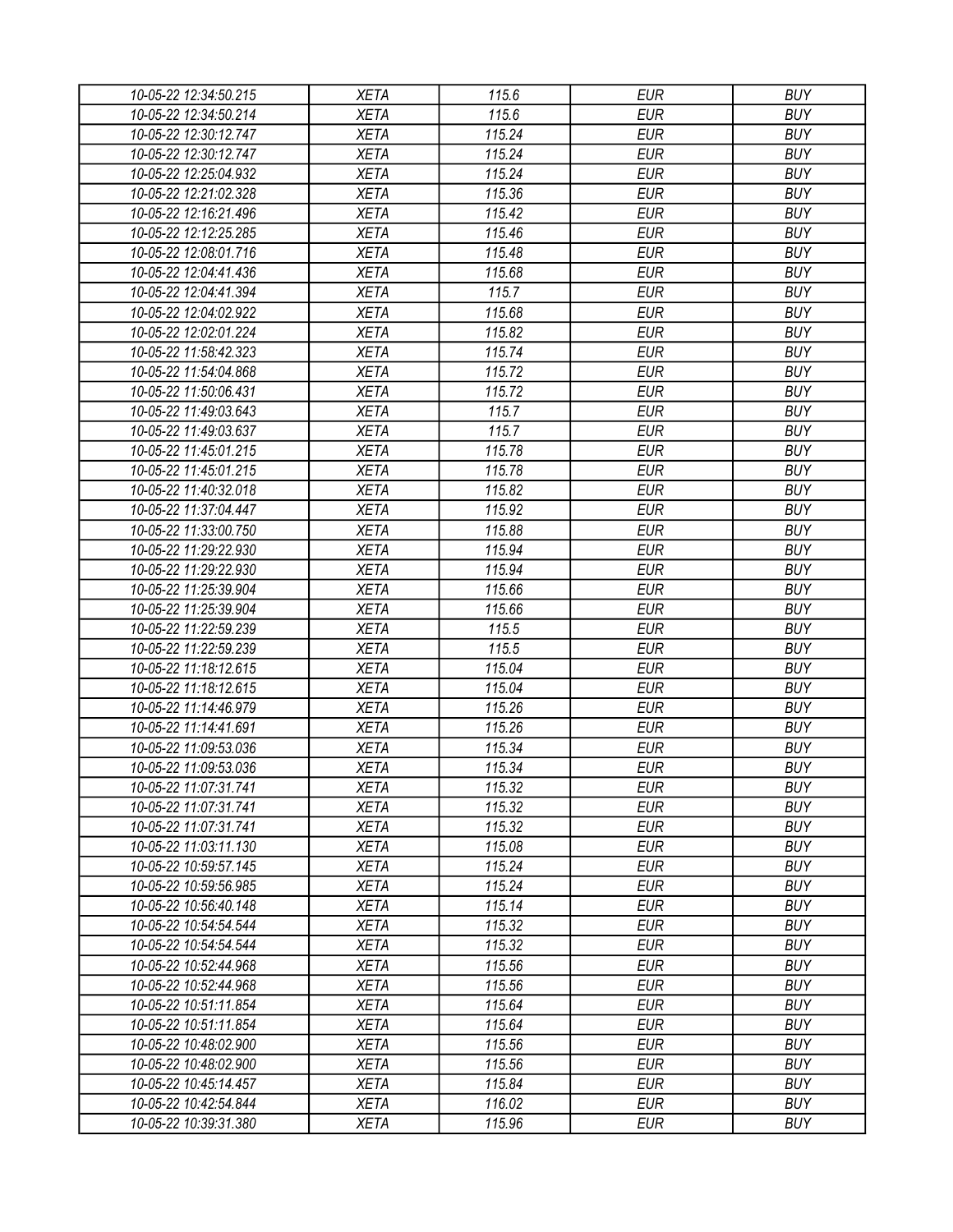| 10-05-22 10:38:06.410 | <b>XETA</b> | 115.94 | <b>EUR</b> | <b>BUY</b> |
|-----------------------|-------------|--------|------------|------------|
| 10-05-22 10:38:06.410 | <b>XETA</b> | 115.94 | <b>EUR</b> | <b>BUY</b> |
| 10-05-22 10:36:28.066 | <b>XETA</b> | 115.86 | <b>EUR</b> | <b>BUY</b> |
| 10-05-22 10:36:28.066 | <b>XETA</b> | 115.86 | <b>EUR</b> | <b>BUY</b> |
| 10-05-22 10:33:32.878 | <b>XETA</b> | 115.82 | <b>EUR</b> | <b>BUY</b> |
| 10-05-22 10:33:32.878 | <b>XETA</b> | 115.82 | <b>EUR</b> | <b>BUY</b> |
| 10-05-22 10:31:16.180 | <b>XETA</b> | 115.64 | <b>EUR</b> | <b>BUY</b> |
| 10-05-22 10:31:16.180 | <b>XETA</b> | 115.64 | <b>EUR</b> | <b>BUY</b> |
| 10-05-22 10:26:38.959 | <b>XETA</b> | 115.56 | <b>EUR</b> | <b>BUY</b> |
| 10-05-22 10:24:23.195 | <b>XETA</b> | 115.58 | <b>EUR</b> | <b>BUY</b> |
| 10-05-22 10:21:32.716 | <b>XETA</b> | 115.4  | <b>EUR</b> | <b>BUY</b> |
| 10-05-22 10:21:32.716 | <b>XETA</b> | 115.4  | <b>EUR</b> | <b>BUY</b> |
| 10-05-22 10:21:32.394 | <b>XETA</b> | 115.4  | <b>EUR</b> | <b>BUY</b> |
| 10-05-22 10:18:31.029 | <b>XETA</b> | 115.5  | <b>EUR</b> | <b>BUY</b> |
| 10-05-22 10:17:33.873 | <b>XETA</b> | 115.58 | <b>EUR</b> | <b>BUY</b> |
| 10-05-22 10:15:28.207 | <b>XETA</b> | 115.4  | <b>EUR</b> | <b>BUY</b> |
| 10-05-22 10:15:28.207 | <b>XETA</b> | 115.4  | <b>EUR</b> | <b>BUY</b> |
| 10-05-22 10:11:22.041 | <b>XETA</b> | 115.2  | <b>EUR</b> | <b>BUY</b> |
| 10-05-22 10:11:22.041 | <b>XETA</b> | 115.2  | <b>EUR</b> | <b>BUY</b> |
| 10-05-22 10:11:22.037 | <b>XETA</b> | 115.2  | <b>EUR</b> | <b>BUY</b> |
| 10-05-22 10:11:22.037 | <b>XETA</b> | 115.2  | <b>EUR</b> | <b>BUY</b> |
| 10-05-22 10:08:21.064 | <b>XETA</b> | 115.24 | <b>EUR</b> | <b>BUY</b> |
| 10-05-22 10:08:21.064 | <b>XETA</b> | 115.24 | <b>EUR</b> | <b>BUY</b> |
| 10-05-22 10:04:20.683 | <b>XETA</b> | 115.1  | <b>EUR</b> | <b>BUY</b> |
| 10-05-22 10:04:20.683 | <b>XETA</b> | 115.1  | <b>EUR</b> | <b>BUY</b> |
| 10-05-22 10:01:54.526 | <b>XETA</b> | 115.26 | <b>EUR</b> | <b>BUY</b> |
| 10-05-22 10:01:54.526 | <b>XETA</b> | 115.26 | <b>EUR</b> | <b>BUY</b> |
| 10-05-22 09:59:00.012 | <b>XETA</b> | 115.4  | <b>EUR</b> | <b>BUY</b> |
| 10-05-22 09:59:00.012 | <b>XETA</b> | 115.4  | <b>EUR</b> | <b>BUY</b> |
| 10-05-22 09:59:00.012 | <b>XETA</b> | 115.4  | <b>EUR</b> | <b>BUY</b> |
| 10-05-22 09:54:41.493 | <b>XETA</b> | 115.24 | <b>EUR</b> | <b>BUY</b> |
| 10-05-22 09:52:26.120 |             |        | <b>EUR</b> | <b>BUY</b> |
|                       | <b>XETA</b> | 115.4  |            |            |
| 10-05-22 09:52:26.120 | <b>XETA</b> | 115.4  | <b>EUR</b> | <b>BUY</b> |
| 10-05-22 09:50:56.662 | <b>XETA</b> | 115.34 | <b>EUR</b> | <b>BUY</b> |
| 10-05-22 09:50:56.662 | <b>XETA</b> | 115.34 | <b>EUR</b> | <b>BUY</b> |
| 10-05-22 09:47:37.151 | <b>XETA</b> | 115.42 | <b>EUR</b> | <b>BUY</b> |
| 10-05-22 09:47:37.151 | <b>XETA</b> | 115.42 | <b>EUR</b> | <b>BUY</b> |
| 10-05-22 09:47:37.151 | <b>XETA</b> | 115.42 | <b>EUR</b> | <b>BUY</b> |
| 10-05-22 09:44:00.399 | <b>XETA</b> | 115.46 | <b>EUR</b> | <b>BUY</b> |
| 10-05-22 09:41:15.527 | <b>XETA</b> | 115.62 | <b>EUR</b> | <b>BUY</b> |
| 10-05-22 09:40:15.036 | <b>XETA</b> | 115.72 | <b>EUR</b> | <b>BUY</b> |
| 10-05-22 09:40:15.036 | <b>XETA</b> | 115.72 | <b>EUR</b> | <b>BUY</b> |
| 10-05-22 09:38:07.868 | <b>XETA</b> | 115.78 | <b>EUR</b> | <b>BUY</b> |
| 10-05-22 09:38:07.868 | <b>XETA</b> | 115.78 | <b>EUR</b> | <b>BUY</b> |
| 10-05-22 09:35:32.060 | <b>XETA</b> | 115.72 | <b>EUR</b> | <b>BUY</b> |
| 10-05-22 09:35:32.060 | <b>XETA</b> | 115.72 | <b>EUR</b> | <b>BUY</b> |
| 10-05-22 09:33:10.720 | <b>XETA</b> | 115.6  | <b>EUR</b> | <b>BUY</b> |
| 10-05-22 09:32:04.142 | <b>XETA</b> | 115.52 | <b>EUR</b> | <b>BUY</b> |
| 10-05-22 09:26:57.707 | <b>XETA</b> | 115.28 | <b>EUR</b> | <b>BUY</b> |
| 10-05-22 09:26:57.707 | <b>XETA</b> | 115.28 | <b>EUR</b> | <b>BUY</b> |
| 10-05-22 09:25:00.974 | <b>XETA</b> | 115.32 | <b>EUR</b> | <b>BUY</b> |
| 10-05-22 09:25:00.974 | <b>XETA</b> | 115.32 | <b>EUR</b> | <b>BUY</b> |
| 10-05-22 09:25:00.974 | <b>XETA</b> | 115.32 | <b>EUR</b> | <b>BUY</b> |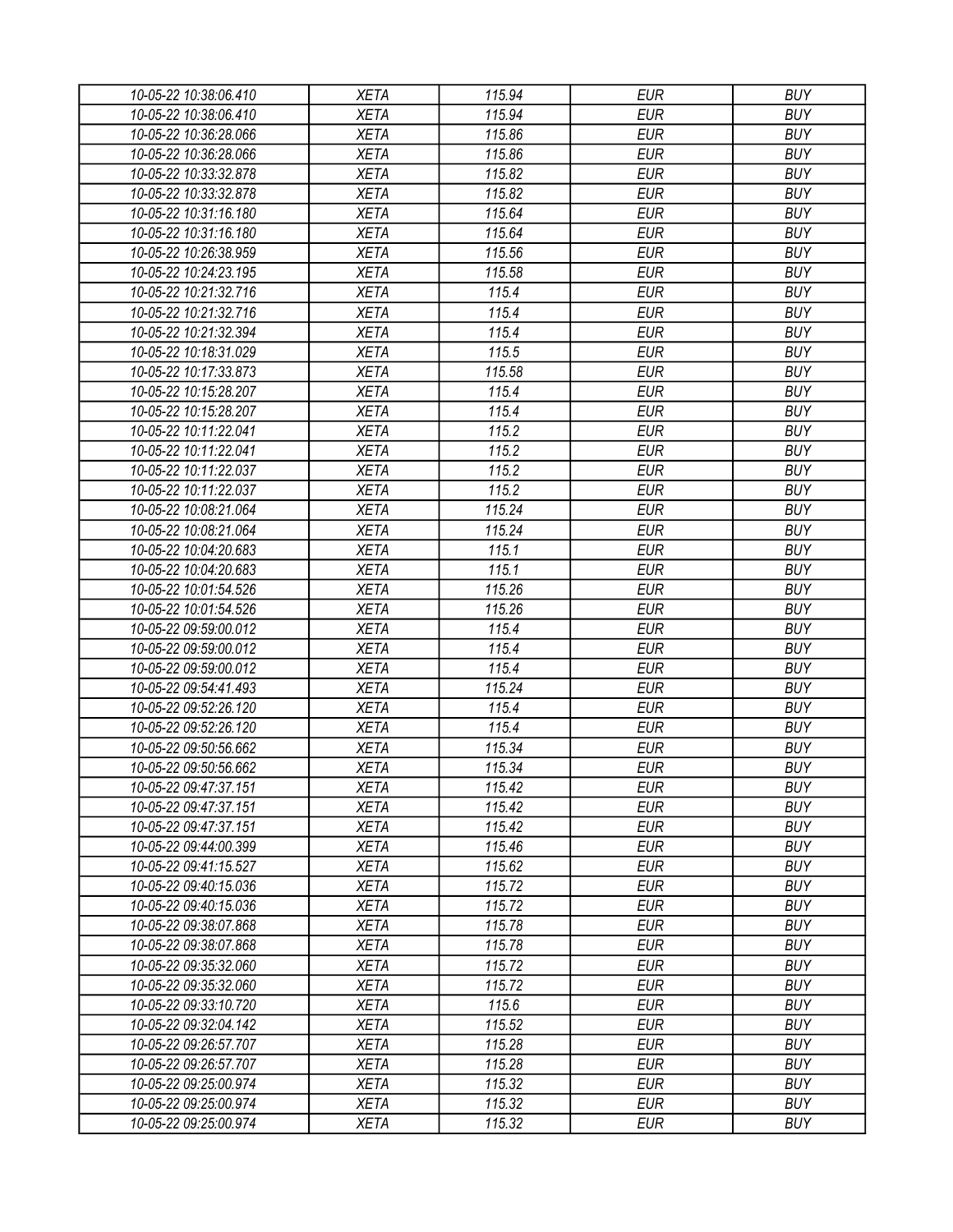| 10-05-22 09:20:58.414 | <b>XETA</b>                | 115.54 | <b>EUR</b> | <b>BUY</b> |
|-----------------------|----------------------------|--------|------------|------------|
| 10-05-22 09:20:21.656 | <b>XETA</b>                | 115.4  | <b>EUR</b> | <b>BUY</b> |
| 10-05-22 09:19:02.451 | <b>XETA</b>                | 115.34 | <b>EUR</b> | <b>BUY</b> |
| 10-05-22 09:16:57.467 | <b>XETA</b>                | 115.24 | <b>EUR</b> | <b>BUY</b> |
| 10-05-22 09:12:45.346 | <b>XETA</b>                | 115.28 | <b>EUR</b> | <b>BUY</b> |
| 10-05-22 09:09:14.087 | <b>XETA</b>                | 115.24 | <b>EUR</b> | <b>BUY</b> |
| 10-05-22 09:09:12.890 | <b>XETA</b>                | 115.26 | <b>EUR</b> | <b>BUY</b> |
| 10-05-22 09:09:12.890 | <b>XETA</b>                | 115.26 | <b>EUR</b> | <b>BUY</b> |
| 10-05-22 09:09:12.878 | <b>XETA</b>                | 115.26 | <b>EUR</b> | <b>BUY</b> |
| 10-05-22 09:08:08.293 | <b>XETA</b>                | 115.22 | <b>EUR</b> | <b>BUY</b> |
| 10-05-22 09:08:08.293 | <b>XETA</b>                | 115.22 | <b>EUR</b> | <b>BUY</b> |
| 10-05-22 09:05:17.672 | <b>XETA</b>                | 114.84 | <b>EUR</b> | <b>BUY</b> |
| 10-05-22 09:05:17.672 | <b>XETA</b>                | 114.84 | <b>EUR</b> | <b>BUY</b> |
| 10-05-22 09:05:17.672 | <b>XETA</b>                | 114.84 | <b>EUR</b> | <b>BUY</b> |
| 10-05-22 09:05:12.382 | <b>XETA</b>                | 114.84 | <b>EUR</b> | <b>BUY</b> |
| 10-05-22 09:03:56.168 | <b>XETA</b>                | 114.8  | <b>EUR</b> | <b>BUY</b> |
| 10-05-22 09:00:34.916 | <b>XETA</b>                | 114.8  | <b>EUR</b> | <b>BUY</b> |
| 10-05-22 08:59:50.866 | <b>XETA</b>                | 114.88 | <b>EUR</b> | <b>BUY</b> |
| 10-05-22 08:59:50.866 | <b>XETA</b>                | 114.88 | <b>EUR</b> | <b>BUY</b> |
| 10-05-22 08:58:05.720 | <b>XETA</b>                | 114.56 | <b>EUR</b> | <b>BUY</b> |
| 10-05-22 08:56:23.268 | <b>XETA</b>                | 114.54 | <b>EUR</b> | <b>BUY</b> |
| 10-05-22 08:54:53.593 | <b>XETA</b>                | 114.32 | <b>EUR</b> | <b>BUY</b> |
| 10-05-22 08:54:53.593 | <b>XETA</b>                | 114.32 | <b>EUR</b> | <b>BUY</b> |
| 10-05-22 08:54:53.387 | <b>XETA</b>                | 114.32 | <b>EUR</b> | <b>BUY</b> |
| 10-05-22 08:53:42.791 | <b>XETA</b>                | 114.26 | <b>EUR</b> | <b>BUY</b> |
| 10-05-22 08:53:42.791 | <b>XETA</b>                | 114.26 | <b>EUR</b> | <b>BUY</b> |
| 10-05-22 08:52:26.862 | <b>XETA</b>                | 114.3  | <b>EUR</b> | <b>BUY</b> |
| 10-05-22 08:50:37.817 | <b>XETA</b>                | 114.14 | <b>EUR</b> | <b>BUY</b> |
| 10-05-22 08:50:37.817 | <b>XETA</b>                | 114.14 | <b>EUR</b> | <b>BUY</b> |
| 10-05-22 08:47:50.264 | <b>XETA</b>                | 114.12 | <b>EUR</b> | <b>BUY</b> |
| 10-05-22 08:47:50.264 | <b>XETA</b>                | 114.12 | <b>EUR</b> | <b>BUY</b> |
| 10-05-22 08:45:00.279 | <b>XETA</b>                | 114.2  | <b>EUR</b> | <b>BUY</b> |
| 10-05-22 08:45:00.279 | <b>XETA</b>                | 114.2  | <b>EUR</b> | <b>BUY</b> |
|                       |                            | 114.3  | <b>EUR</b> | <b>BUY</b> |
| 10-05-22 08:43:04.376 | <b>XETA</b>                | 114.22 | <b>EUR</b> | <b>BUY</b> |
| 10-05-22 08:42:15.587 | <b>XETA</b><br><b>XETA</b> | 114.22 |            | <b>BUY</b> |
| 10-05-22 08:42:15.587 |                            |        | <b>EUR</b> |            |
| 10-05-22 08:39:26.715 | <b>XETA</b>                | 114.2  | <b>EUR</b> | <b>BUY</b> |
| 10-05-22 08:39:23.469 | <b>XETA</b>                | 114.22 | <b>EUR</b> | <b>BUY</b> |
| 10-05-22 08:39:23.469 | <b>XETA</b>                | 114.22 | <b>EUR</b> | <b>BUY</b> |
| 10-05-22 08:37:01.843 | <b>XETA</b>                | 113.84 | <b>EUR</b> | <b>BUY</b> |
| 10-05-22 08:37:01.843 | <b>XETA</b>                | 113.84 | <b>EUR</b> | <b>BUY</b> |
| 10-05-22 08:34:32.093 | <b>XETA</b>                | 113.66 | <b>EUR</b> | <b>BUY</b> |
| 10-05-22 08:34:31.879 | <b>XETA</b>                | 113.66 | <b>EUR</b> | <b>BUY</b> |
| 10-05-22 08:34:31.880 | <b>XETA</b>                | 113.66 | <b>EUR</b> | <b>BUY</b> |
| 10-05-22 08:31:50.013 | <b>XETA</b>                | 113.84 | <b>EUR</b> | <b>BUY</b> |
| 10-05-22 08:31:50.013 | <b>XETA</b>                | 113.84 | <b>EUR</b> | <b>BUY</b> |
| 10-05-22 08:29:27.784 | <b>XETA</b>                | 114.16 | <b>EUR</b> | <b>BUY</b> |
| 10-05-22 08:26:51.800 | <b>XETA</b>                | 114.32 | <b>EUR</b> | <b>BUY</b> |
| 10-05-22 08:26:51.800 | <b>XETA</b>                | 114.32 | <b>EUR</b> | <b>BUY</b> |
| 10-05-22 08:24:34.883 | <b>XETA</b>                | 114.32 | <b>EUR</b> | <b>BUY</b> |
| 10-05-22 08:24:34.876 | <b>XETA</b>                | 114.32 | EUR        | <b>BUY</b> |
| 10-05-22 08:22:08.047 | XETA                       | 114.02 | <b>EUR</b> | <b>BUY</b> |
| 10-05-22 08:19:36.122 | <b>XETA</b>                | 113.88 | <b>EUR</b> | <b>BUY</b> |